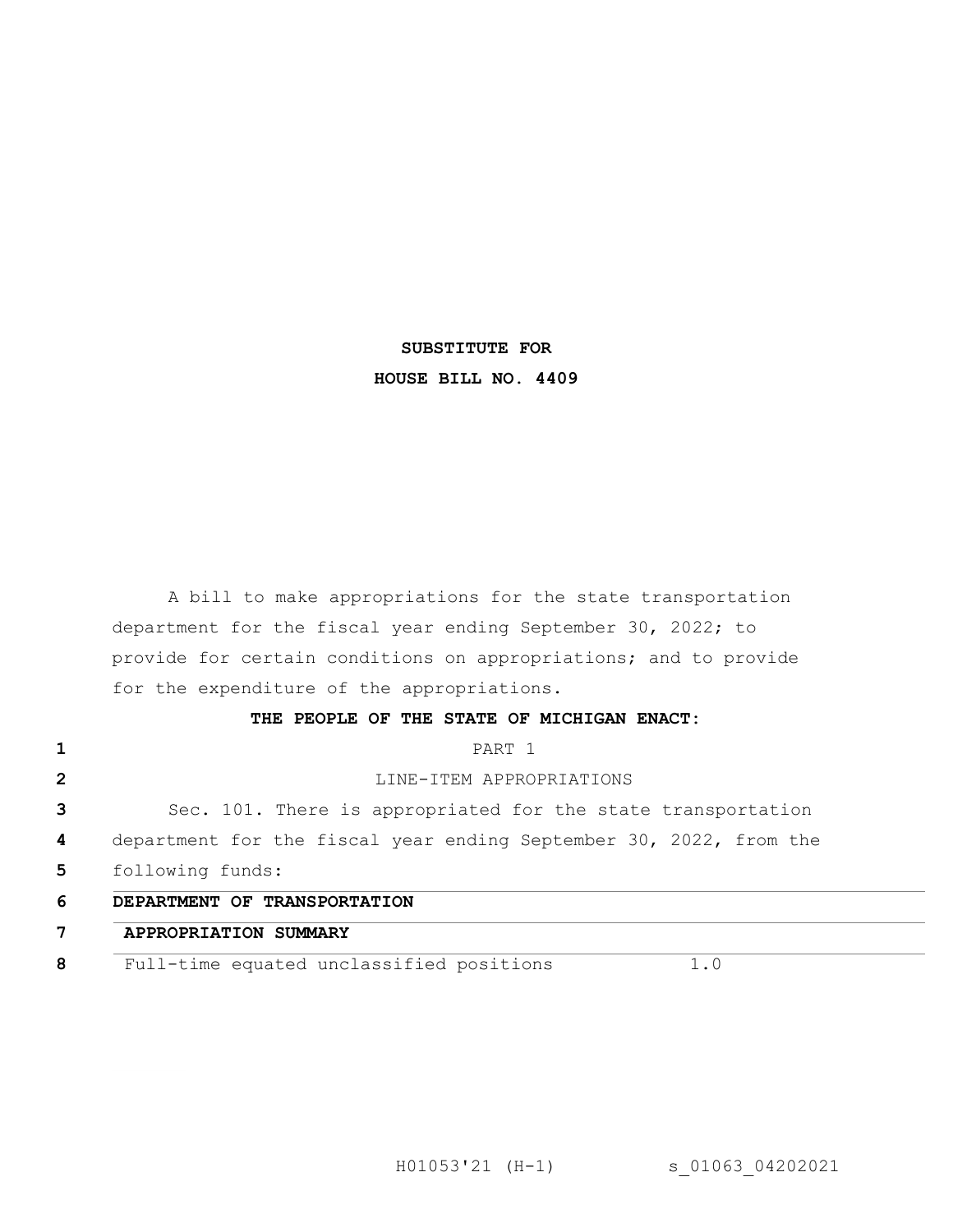| $\mathbf 1$  | Full-time equated classified positions | 2,817.6 |               |
|--------------|----------------------------------------|---------|---------------|
| $\mathbf{2}$ | <b>GROSS APPROPRIATION</b>             | \$      | 5,835,839,200 |
| 3            | Total interdepartmental grants and     |         |               |
| 4            | intradepartmental transfers            |         | 4,044,800     |
| 5            | ADJUSTED GROSS APPROPRIATIONS          | \$      | 5,831,794,400 |
| 6            | Federal revenues:                      |         |               |
| 7            | Total federal revenues                 |         | 1,448,519,000 |
| 8            | Special revenue funds:                 |         |               |
| 9            | Total local revenues                   |         | 80,782,000    |
| 10           | Total private revenues                 |         | 900,000       |
| 11           | Total other state restricted revenues  |         | 3,701,593,400 |
| 12           | State general fund/general purpose     | \$      | 600,000,000   |
| 13           | Sec. 102. DEBT SERVICE                 |         |               |
| 14           | Airport safety and protection plan     | \$      | 3,438,700     |
| 15           | Blue Water Bridge fund                 |         | 6,809,800     |
| 16           | Comprehensive transportation           |         | 10,899,800    |
| 17           | Economic development                   |         | 11,485,600    |
| 18           | Local bridge fund                      |         | 2,330,400     |
| 19           | State trunkline                        |         | 218,679,300   |
| 20           | <b>GROSS APPROPRIATION</b>             | \$      | 253, 643, 600 |
| 21           | Appropriated from:                     |         |               |
| 22           | Federal revenues:                      |         |               |
| 23           | Federal aid - transportation programs  |         | 50,582,100    |
| 24           | Special revenue funds:                 |         |               |
| 25           | Blue Water Bridge fund                 |         | 6,809,800     |
| 26           | Comprehensive transportation fund      |         | 10,899,800    |
| 27           | Economic development fund              |         | 11,485,600    |
| 28           | Local bridge fund                      |         | 2,330,400     |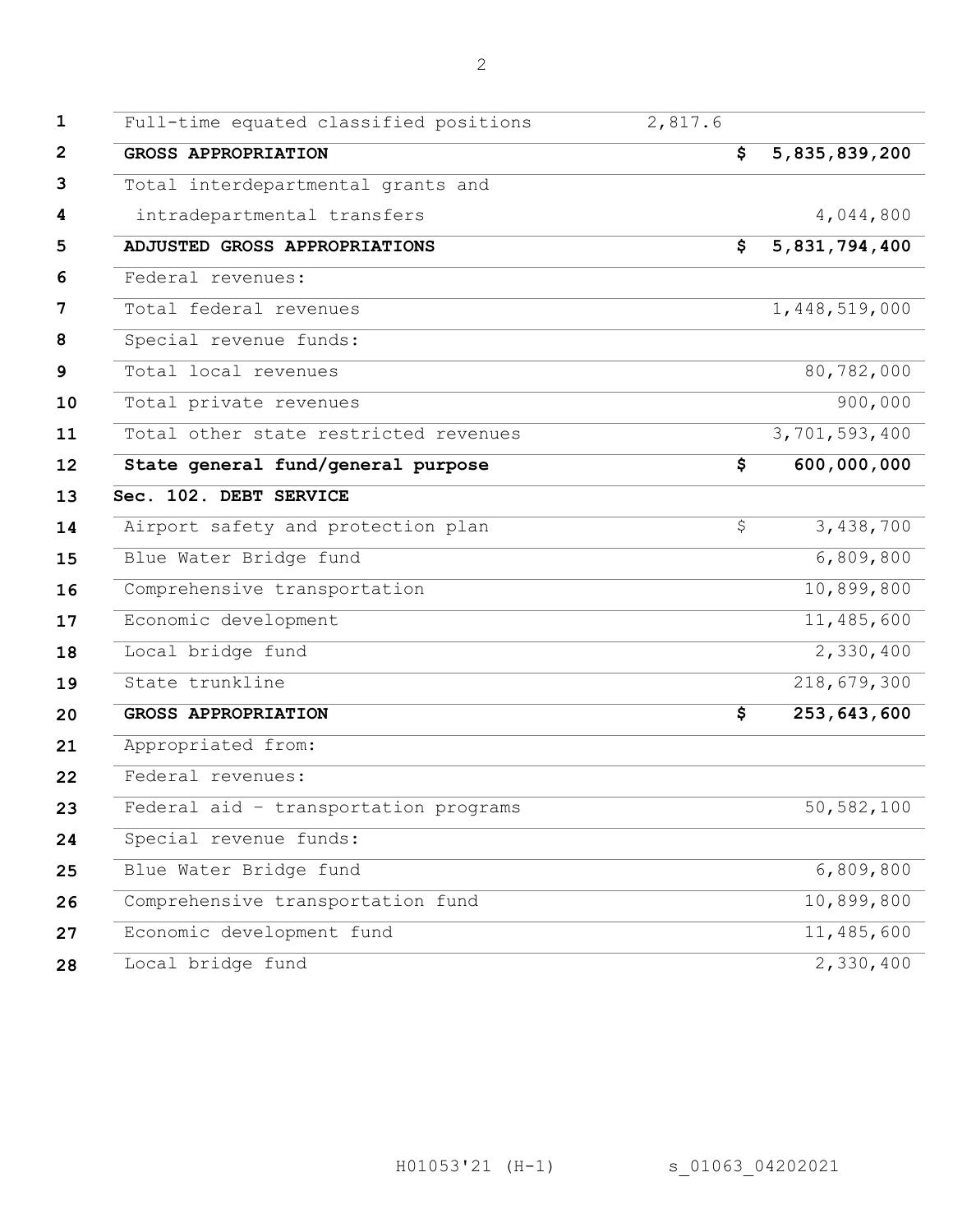| $\mathbf{1}$    | State aeronautics fund                          | 3,438,700      |
|-----------------|-------------------------------------------------|----------------|
| $\overline{2}$  | State trunkline fund                            | 168,097,200    |
| 3               | State general fund/general purpose              | \$<br>$\Omega$ |
| 4               | Sec. 103. COLLECTION, ENFORCEMENT, AND OTHER    |                |
| 5               | <b>AGENCY SUPPORT SERVICES</b>                  |                |
| 6               | CTF grant to civil service commission           | \$<br>250,000  |
| 7               | CTF grant to department of attorney general     | 107,600        |
| 8               | CTF grant to department of technology,          |                |
| 9               | management, and budget                          | 34,500         |
| 10              | CTF grant to department of treasury             | 46,900         |
| 11              | CTF grant to legislative auditor general        | 43,200         |
| 12 <sub>2</sub> | MTF grant to department of environment, Great   |                |
| 13              | Lakes, and energy                               | 1,491,400      |
| 14              | MTF grant to department of state for collection |                |
| 15              | of revenue and fees                             | 20,000,000     |
| 16              | MTF grant to department of treasury             | 3,011,900      |
| 17              | MTF grant to legislative auditor general        | 350,200        |
| 18              | SAF grant to civil service commission           | 150,000        |
| 19              | SAF grant to department of attorney general     | 188,200        |
| 20              | SAF grant to department of technology,          |                |
| 21              | management, and budget                          | 28,000         |
| 22              | SAF grant to department of treasury             | 84,100         |
| 23              | SAF grant to legislative auditor general        | 33,800         |
| 24              | STF grant to civil service commission           | 6,321,000      |
| 25              | STF grant to department of attorney general     | 2,123,200      |
| 26              | STF grant to department of state police         | 12, 154, 500   |
| 27              | STF grant to department of technology,          |                |
| 28              | management, and budget                          | 1,177,900      |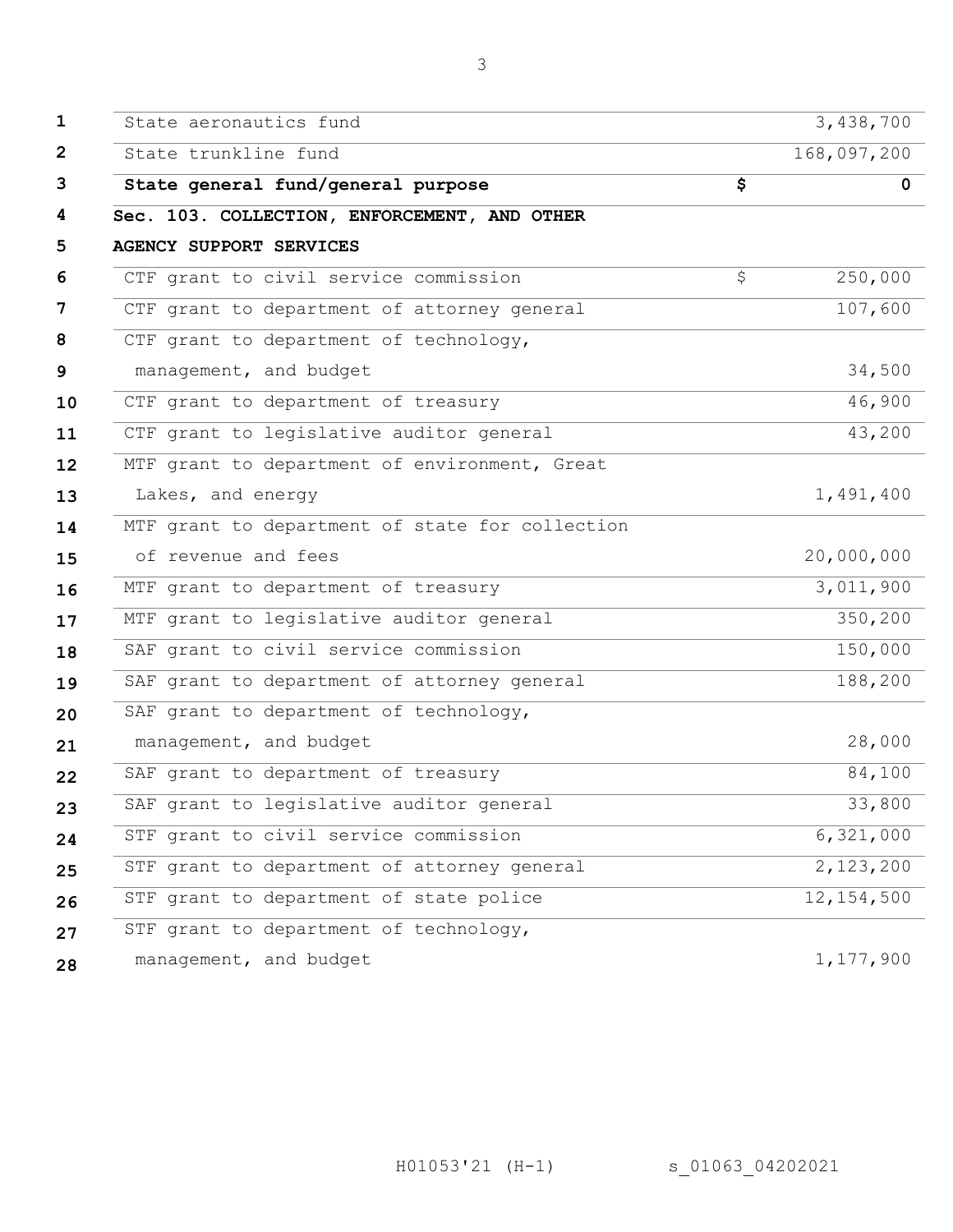STF grant to department of treasury 148,800

| STF grant to legislative auditor general        |             | 813,500     |
|-------------------------------------------------|-------------|-------------|
| <b>GROSS APPROPRIATION</b>                      | \$          | 48,558,700  |
| Appropriated from:                              |             |             |
| Special revenue funds:                          |             |             |
| Comprehensive transportation fund               |             | 482,200     |
| Michigan transportation fund                    |             | 24,853,500  |
| State aeronautics fund                          |             | 484,100     |
| State trunkline fund                            |             | 22,738,900  |
| State general fund/general purpose              | \$          | $\mathbf 0$ |
| Sec. 104. DEPARTMENTAL ADMINISTRATION AND       |             |             |
| <b>SUPPORT</b>                                  |             |             |
| Full-time equated unclassified positions        | $1.0$       |             |
| Full-time equated classified positions          | 251.3       |             |
| Unclassified salaries--FTE position             | $1.0 \;$ \$ | 173,400     |
| Asset management council                        |             | 1,876,400   |
| Business support services--FTEs                 | 41.0        | 6,727,800   |
| Commission audit and support services--FTEs     | 29.3        | 3,553,000   |
| Economic development and enhancement programs-- |             |             |
| <b>FTES</b>                                     | 10.0        | 1,723,300   |
| Finance, contracts, and support services--FTEs  | 171.0       | 22,352,900  |
| Property management                             |             | 6,957,400   |
| Worker's compensation                           |             | 1,721,800   |
| <b>GROSS APPROPRIATION</b>                      | \$          | 45,086,000  |
| Appropriated from:                              |             |             |
| Interdepartmental grant revenues:               |             |             |
| IDG for accounting service center user charges  |             |             |
|                                                 |             | 4,044,800   |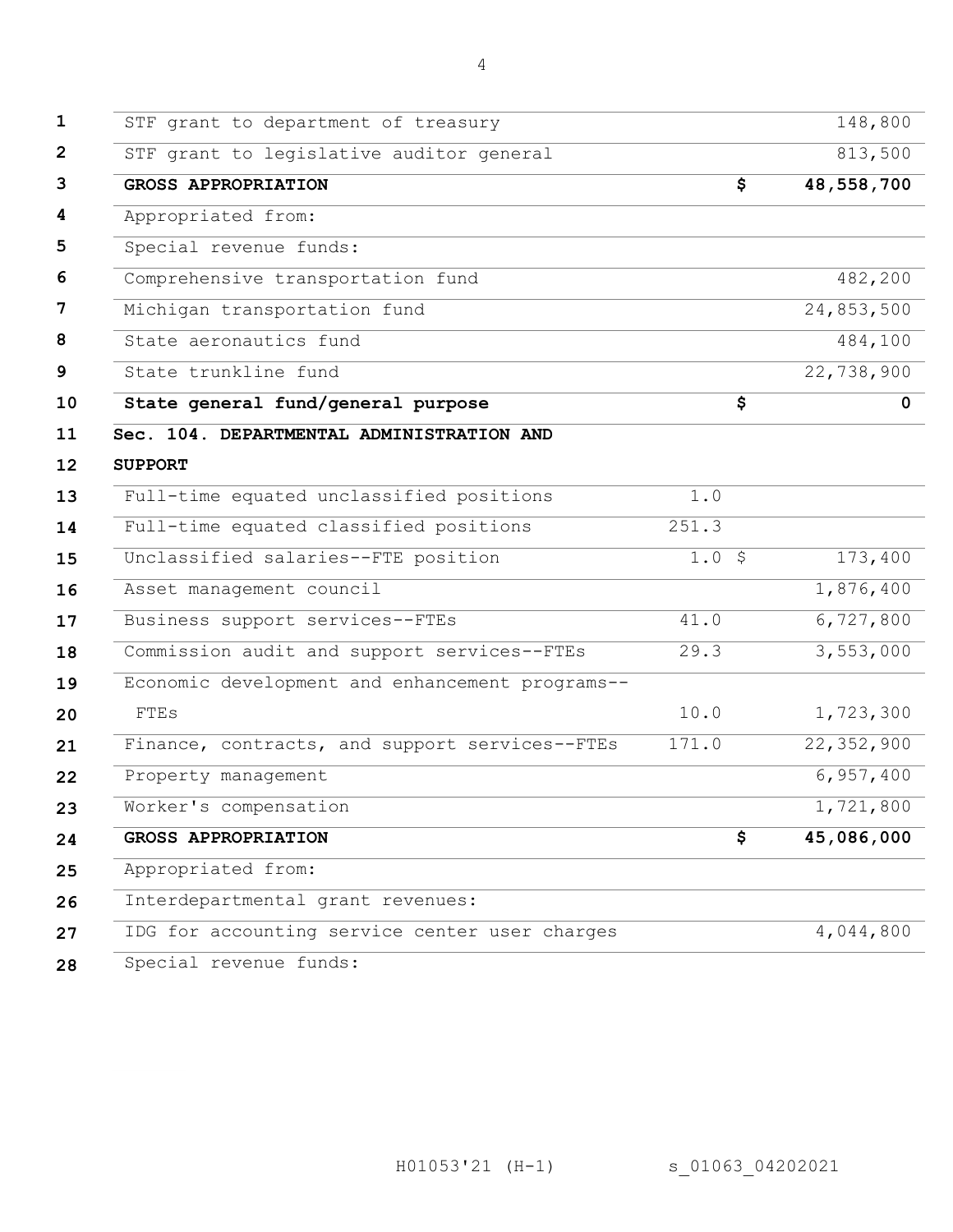| Comprehensive transportation fund            |               |                                      | 1,550,200    |
|----------------------------------------------|---------------|--------------------------------------|--------------|
| Economic development fund                    |               |                                      | 402,100      |
| Michigan transportation fund                 |               |                                      | 4,386,900    |
| State aeronautics fund                       |               |                                      | 756,100      |
| State trunkline fund                         |               |                                      | 33, 945, 900 |
| State general fund/general purpose           |               | $\overline{\boldsymbol{\mathsf{s}}}$ | $\mathbf 0$  |
| Sec. 105. INFORMATION TECHNOLOGY             |               |                                      |              |
| Information technology services and projects |               | \$                                   | 39,512,400   |
| <b>GROSS APPROPRIATION</b>                   |               | \$                                   | 39,512,400   |
| Appropriated from:                           |               |                                      |              |
| Federal revenues:                            |               |                                      |              |
| Federal aid - transportation programs        |               |                                      | 520,500      |
| Special revenue funds:                       |               |                                      |              |
| Blue Water Bridge fund                       |               |                                      | 56,900       |
| Comprehensive transportation fund            |               |                                      | 231,700      |
| Economic development fund                    |               |                                      | 38,400       |
| Michigan transportation fund                 |               |                                      | 302,800      |
| State aeronautics fund                       |               |                                      | 180,700      |
| State trunkline fund                         |               |                                      | 38, 181, 400 |
| State general fund/general purpose           |               | \$                                   | $\mathbf 0$  |
| Sec. 106. TRANSPORTATION PLANNING            |               |                                      |              |
| Full-time equated classified positions       | 136.0         |                                      |              |
| Planning services--FTEs                      | $136.0 \;$ \$ |                                      | 41,656,400   |
| Grants to regional planning councils         |               |                                      | 488,800      |
| <b>GROSS APPROPRIATION</b>                   |               | \$                                   | 42, 145, 200 |
| Appropriated from:                           |               |                                      |              |
| Federal revenues:                            |               |                                      |              |
| Federal aid - transportation programs        |               |                                      | 24,000,000   |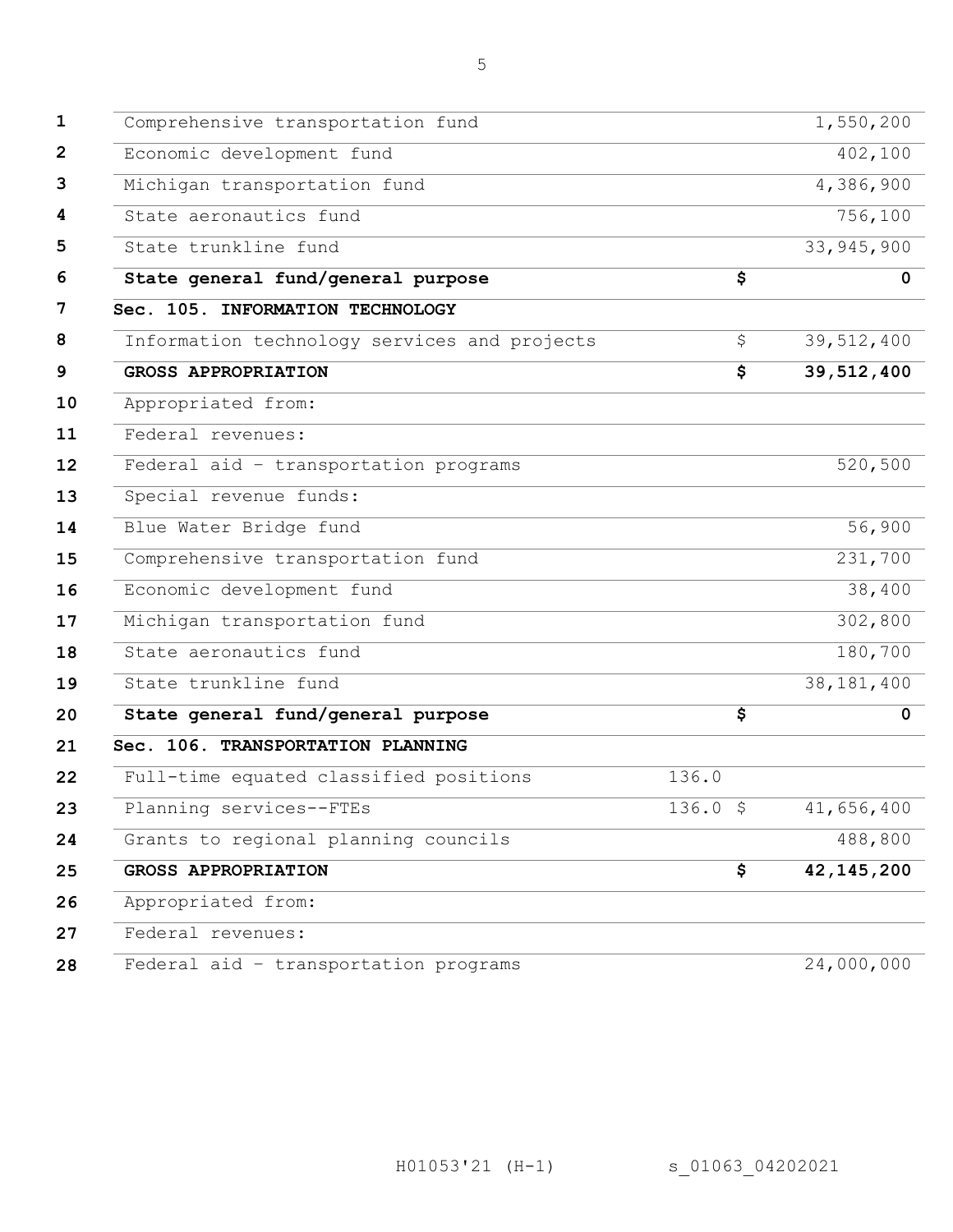| $\mathbf{1}$ | Special revenue funds:                    |              |              |
|--------------|-------------------------------------------|--------------|--------------|
| $\mathbf{2}$ | Comprehensive transportation fund         |              | 622,000      |
| 3            | Michigan transportation fund              |              | 9,816,400    |
| 4            | State aeronautics fund                    |              | 15,700       |
| 5            | State trunkline fund                      |              | 7,691,100    |
| 6            | State general fund/general purpose        | \$           | $\mathbf{0}$ |
| 7            | Sec. 107. DESIGN AND ENGINEERING SERVICES |              |              |
| 8            | Full-time equated classified positions    | 1,506.3      |              |
| 9            | Program development and delivery--FTEs    | $1,012.3$ \$ | 96,634,600   |
| 10           | System operations management--FTEs        | 337.0        | 56,892,400   |
| 11           | Business services--FTEs                   | 157.0        | 23,551,900   |
| 12           | <b>GROSS APPROPRIATION</b>                | \$           | 177,078,900  |
| 13           | Appropriated from:                        |              |              |
| 14           | Federal revenues:                         |              |              |
| 15           | Federal aid - transportation programs     |              | 23,529,800   |
| 16           | Special revenue funds:                    |              |              |
| 17           | Comprehensive transportation fund         |              | 187,100      |
| 18           | Michigan transportation fund              |              | 15,621,100   |
| 19           | State aeronautics fund                    |              | 160,300      |
| 20           | State trunkline fund                      |              | 137,580,600  |
| 21           | State general fund/general purpose        | \$           | $\mathbf 0$  |
| 22           | Sec. 108. HIGHWAY MAINTENANCE             |              |              |
| 23           | Full-time equated classified positions    | 762.0        |              |
| 24           | State trunkline operations--FTEs          | $762.0$ \$   | 425,881,200  |
| 25           | <b>GROSS APPROPRIATION</b>                | \$           | 425,881,200  |
| 26           | Appropriated from:                        |              |              |
| 27           | Special revenue funds:                    |              |              |
| 28           | State trunkline fund                      |              | 425,881,200  |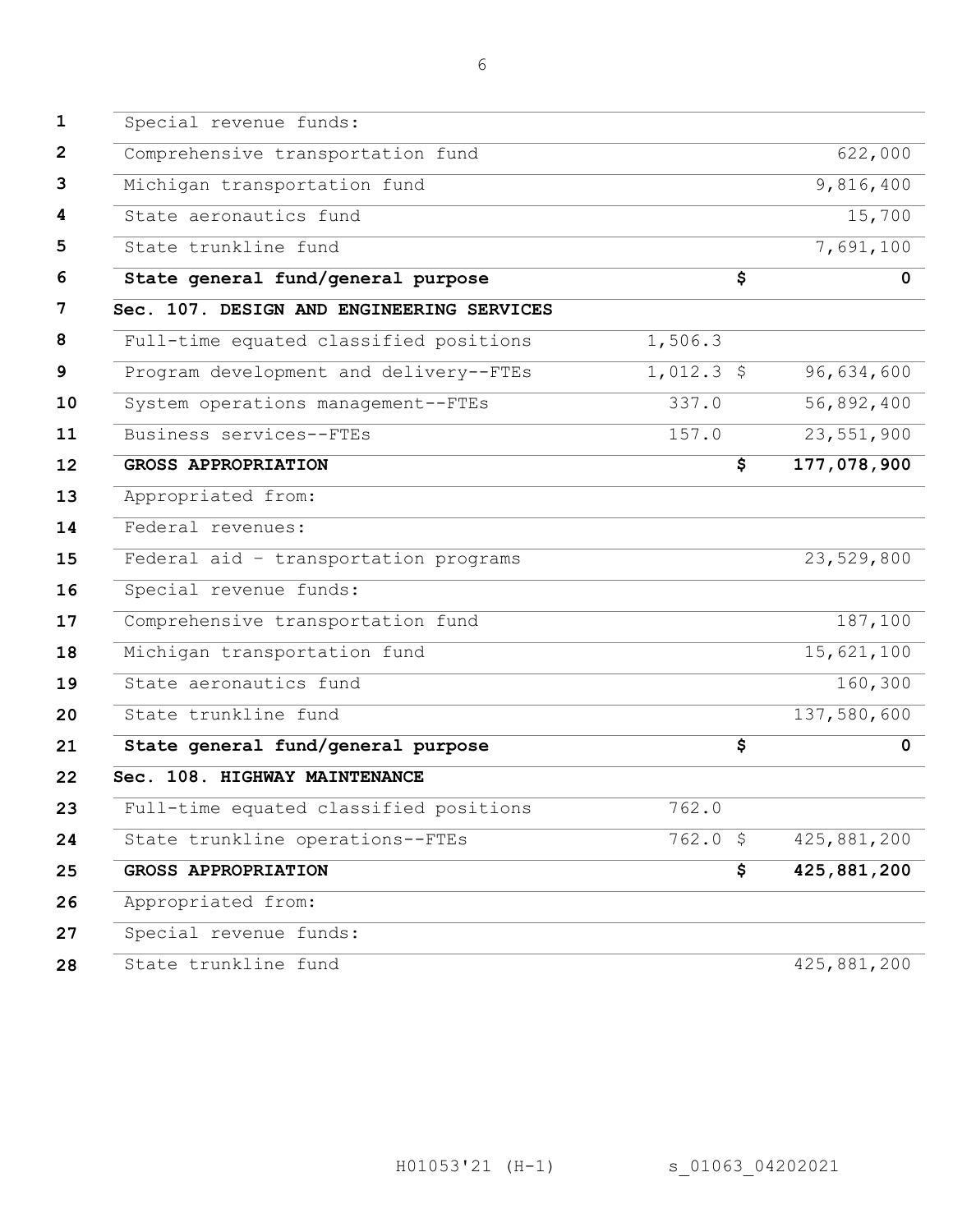| State general fund/general purpose              | \$           | $\mathbf 0$      |
|-------------------------------------------------|--------------|------------------|
| Sec. 109. ROAD AND BRIDGE PROGRAM               |              |                  |
| Cities and villages                             | \$           | 652,686,200      |
| County road commissions                         |              | 1,170,643,500    |
| Grants to local programs                        |              | 33,000,000       |
| Local agency wetland mitigation bank fund       |              | 2,000,000        |
| Local bridge program                            |              | 27,812,600       |
| Local federal aid and road and bridge           |              |                  |
| construction                                    |              | 290,587,800      |
| Movable bridge                                  |              | 5,553,000        |
| Rail grade crossing                             |              | 3,000,000        |
| Rail grade crossing - surface improvements      |              | 3,000,000        |
| State trunkline federal aid and road and bridge |              |                  |
| construction                                    |              | 1,328,645,000    |
| <b>GROSS APPROPRIATION</b>                      | \$           | 3,516,928,100    |
| Appropriated from:                              |              |                  |
| Federal revenues:                               |              |                  |
| Federal aid - transportation programs           |              | 1, 141, 836, 600 |
| Special revenue funds:                          |              |                  |
| Local funds                                     |              | 30,003,500       |
| Blue Water Bridge fund                          |              | 4,079,500        |
| Local bridge fund                               |              | 27,812,600       |
| Michigan transportation fund                    |              | 1,869,882,700    |
| State trunkline fund                            |              | 443, 313, 200    |
| State general fund/general purpose              | \$           | $\mathbf 0$      |
| Sec. 110. BLUE WATER BRIDGE                     |              |                  |
| Full-time equated classified positions          | 41.0         |                  |
| Blue Water Bridge operations--FTEs              | $41.0 \;$ \$ | 6,714,700        |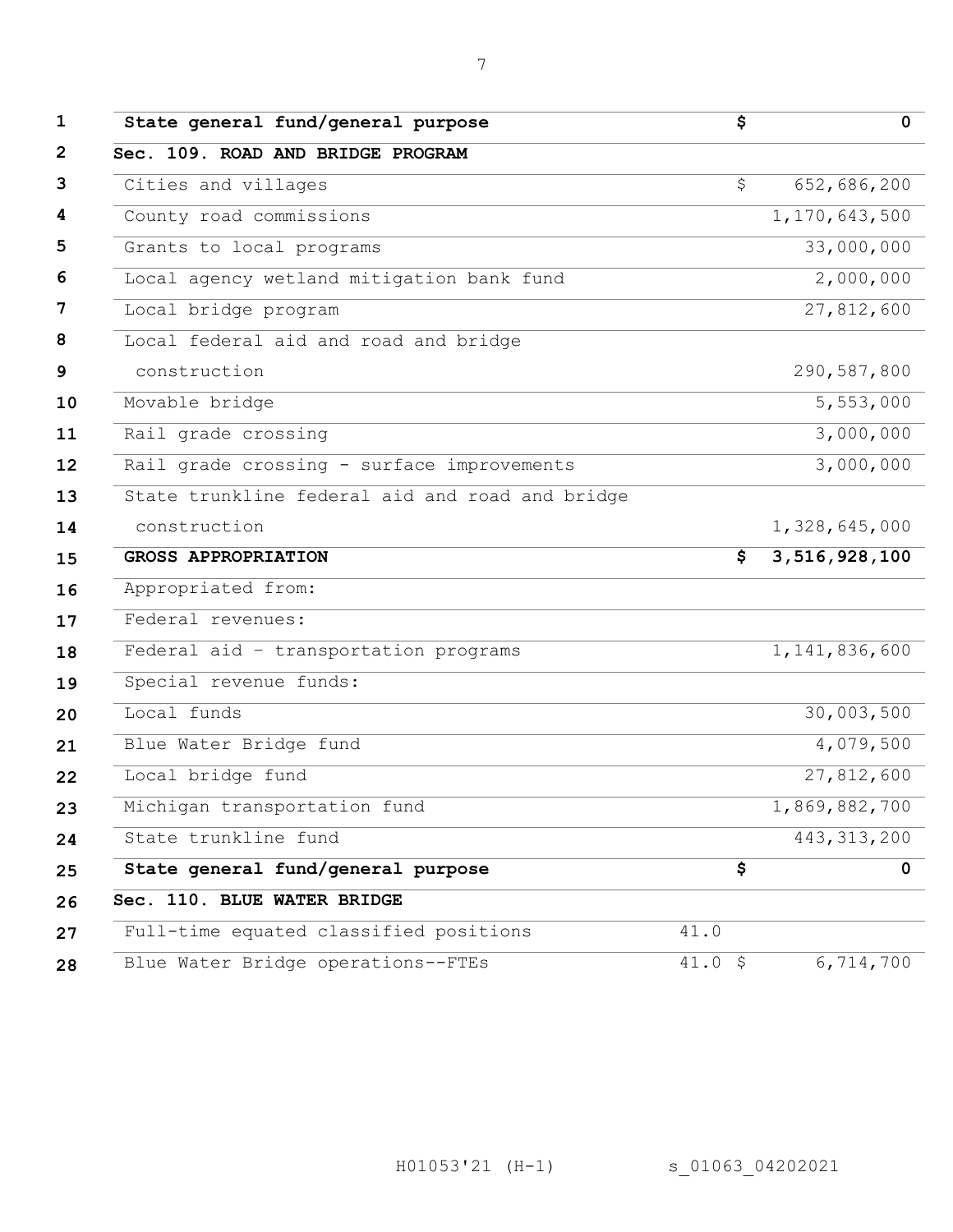| <b>GROSS APPROPRIATION</b>                    | \$       | 6,714,700              |
|-----------------------------------------------|----------|------------------------|
| Appropriated from:                            |          |                        |
| Special revenue funds:                        |          |                        |
| Blue Water Bridge fund                        |          | 6,714,700              |
| State general fund/general purpose            | \$       | $\mathbf{0}$           |
| Sec. 111. TRANSPORTATION ECONOMIC DEVELOPMENT |          |                        |
| Community service infrastructure fund         | \$       | 3,000,000              |
| Forest roads                                  |          | $\overline{5,000,000}$ |
| Rural county primary                          |          | 7,650,500              |
| Rural county urban system                     |          | 2,500,000              |
| Target industries/economic redevelopment      |          | 15,800,900             |
| Urban county congestion                       |          | 7,650,500              |
| <b>GROSS APPROPRIATION</b>                    | \$       | 41,601,900             |
| Appropriated from:                            |          |                        |
| Special revenue funds:                        |          |                        |
| Economic development fund                     |          | 41,601,900             |
| State general fund/general purpose            | \$       | 0                      |
| Sec. 112. AERONAUTICS SERVICES                |          |                        |
| Full-time equated classified positions        | 46.0     |                        |
| Air fleet operations and maintenance--FTEs    | $8.0$ \$ | 1,774,500              |
| Air service program                           |          | 50,000                 |
| Aviation services--FTEs                       | 38.0     | 5,303,200              |
| <b>GROSS APPROPRIATION</b>                    | P.       | 7,127,700              |
| Appropriated from:                            |          |                        |
| Special revenue funds:                        |          |                        |
| State aeronautics fund                        |          | 7,127,700              |
| State general fund/general purpose            | \$       | 0                      |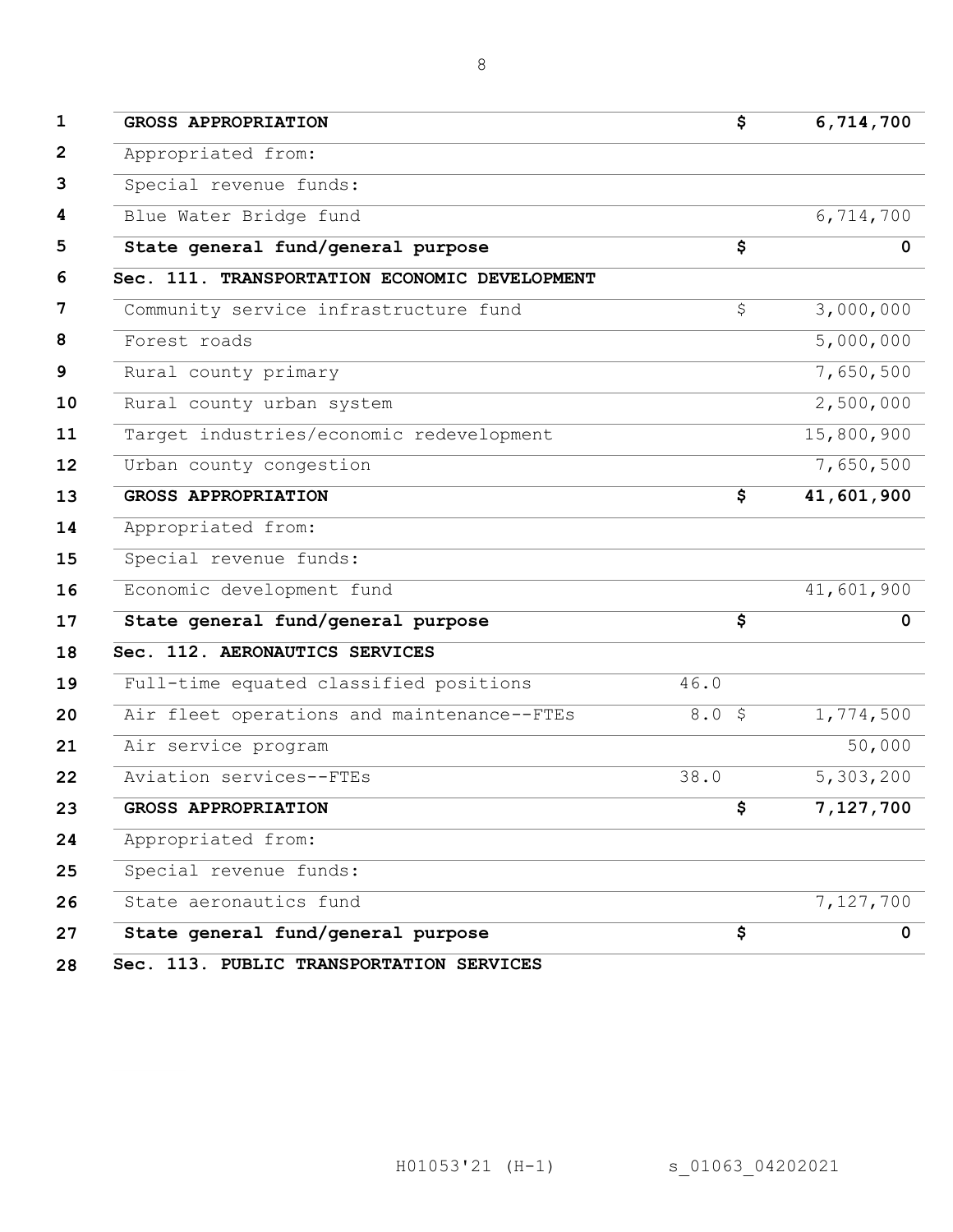| Federal aid - transportation programs     |      | 28,027,900  |
|-------------------------------------------|------|-------------|
| Special revenue funds:                    |      |             |
| Local funds                               |      | 2,000,000   |
| Comprehensive transportation fund         |      | 196,750,000 |
| State general fund/general purpose        | \$   | 0           |
| Sec. 115. INTERCITY PASSENGER AND FREIGHT |      |             |
| Full-time equated classified positions    | 39.0 |             |
| Detroit/Wayne County Port Authority       | \$   | 400,000     |
| Freight property management               |      | 1,000,000   |
| Intercity services                        |      | 8,060,000   |
| Marine passenger service                  |      | 1,012,000   |
| Office of rail--FTEs                      | 39.0 | 6,752,500   |
| Rail operations and infrastructure        |      | 98,738,000  |
|                                           |      |             |
|                                           |      |             |
|                                           |      |             |
|                                           |      |             |

| Full-time equated classified positions    | 36.0                                 |               |
|-------------------------------------------|--------------------------------------|---------------|
| Passenger transportation services--FTEs   | 36.05                                | 6,040,200     |
| <b>GROSS APPROPRIATION</b>                | \$                                   | 6,040,200     |
| Appropriated from:                        |                                      |               |
| Federal revenues:                         |                                      |               |
| Federal aid - transportation programs     |                                      | 972,100       |
| Special revenue funds:                    |                                      |               |
| Comprehensive transportation fund         |                                      | 5,068,100     |
| State general fund/general purpose        | $\overline{\boldsymbol{\mathsf{s}}}$ | 0             |
| Sec. 114. LOCAL BUS TRANSIT               |                                      |               |
| Local bus operating                       | \$                                   | 196,750,000   |
| Nonurban operating/capital                |                                      | 30,027,900    |
| <b>GROSS APPROPRIATION</b>                | \$                                   | 226, 777, 900 |
| Appropriated from:                        |                                      |               |
| Federal revenues:                         |                                      |               |
| Federal aid - transportation programs     |                                      | 28,027,900    |
| Special revenue funds:                    |                                      |               |
| Local funds                               |                                      | 2,000,000     |
| Comprehensive transportation fund         |                                      | 196,750,000   |
| State general fund/general purpose        | \$                                   | $\Omega$      |
| Sec. 115. INTERCITY PASSENGER AND FREIGHT |                                      |               |
| Full-time equated classified positions    | 39.0                                 |               |
| Detroit/Wayne County Port Authority       | \$                                   | 400,000       |
| Freight property management               |                                      | 1,000,000     |
| Intercity services                        |                                      | 8,060,000     |
| Marine passenger service                  |                                      | 1,012,000     |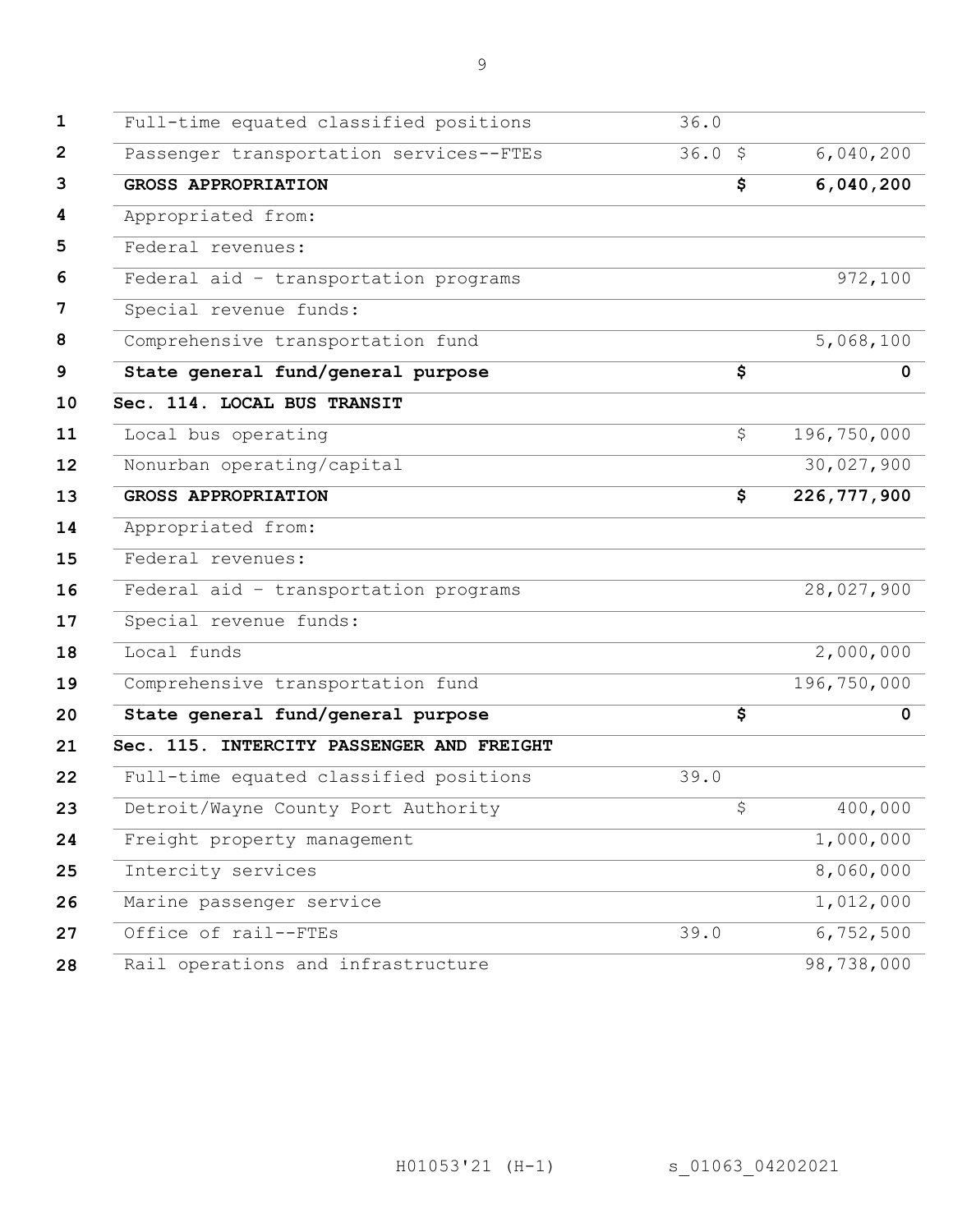| <b>GROSS APPROPRIATION</b>                  | \$<br>115,962,500                       |
|---------------------------------------------|-----------------------------------------|
| Appropriated from:                          |                                         |
| Federal revenues:                           |                                         |
| Federal aid - transportation programs       | 24,500,000                              |
| Special revenue funds:                      |                                         |
| Local funds                                 | 760,000                                 |
| Private funds                               | 900,000                                 |
| Comprehensive transportation fund           | 80, 316, 800                            |
| Intercity bus equipment fund                | 600,000                                 |
| Michigan transportation fund                | 2,116,400                               |
| Rail freight fund                           | 6,000,000                               |
| State trunkline fund                        | 769,300                                 |
| State general fund/general purpose          | \$<br>$\mathbf 0$                       |
| Sec. 116. PUBLIC TRANSPORTATION DEVELOPMENT |                                         |
| Municipal credit program                    | \$<br>2,000,000                         |
|                                             |                                         |
| Service initiatives                         | 8,475,100                               |
| Specialized services                        | 22, 313, 900                            |
| Transit capital                             | 109,070,700                             |
| Van pooling                                 | 150,000                                 |
| <b>GROSS APPROPRIATION</b>                  | \$                                      |
| Appropriated from:                          |                                         |
| Federal revenues:                           |                                         |
| Federal aid - transportation programs       |                                         |
| Special revenue funds:                      | 48,550,000                              |
| Local funds                                 |                                         |
| Comprehensive transportation fund           | 142,009,700<br>35,510,000<br>57,949,700 |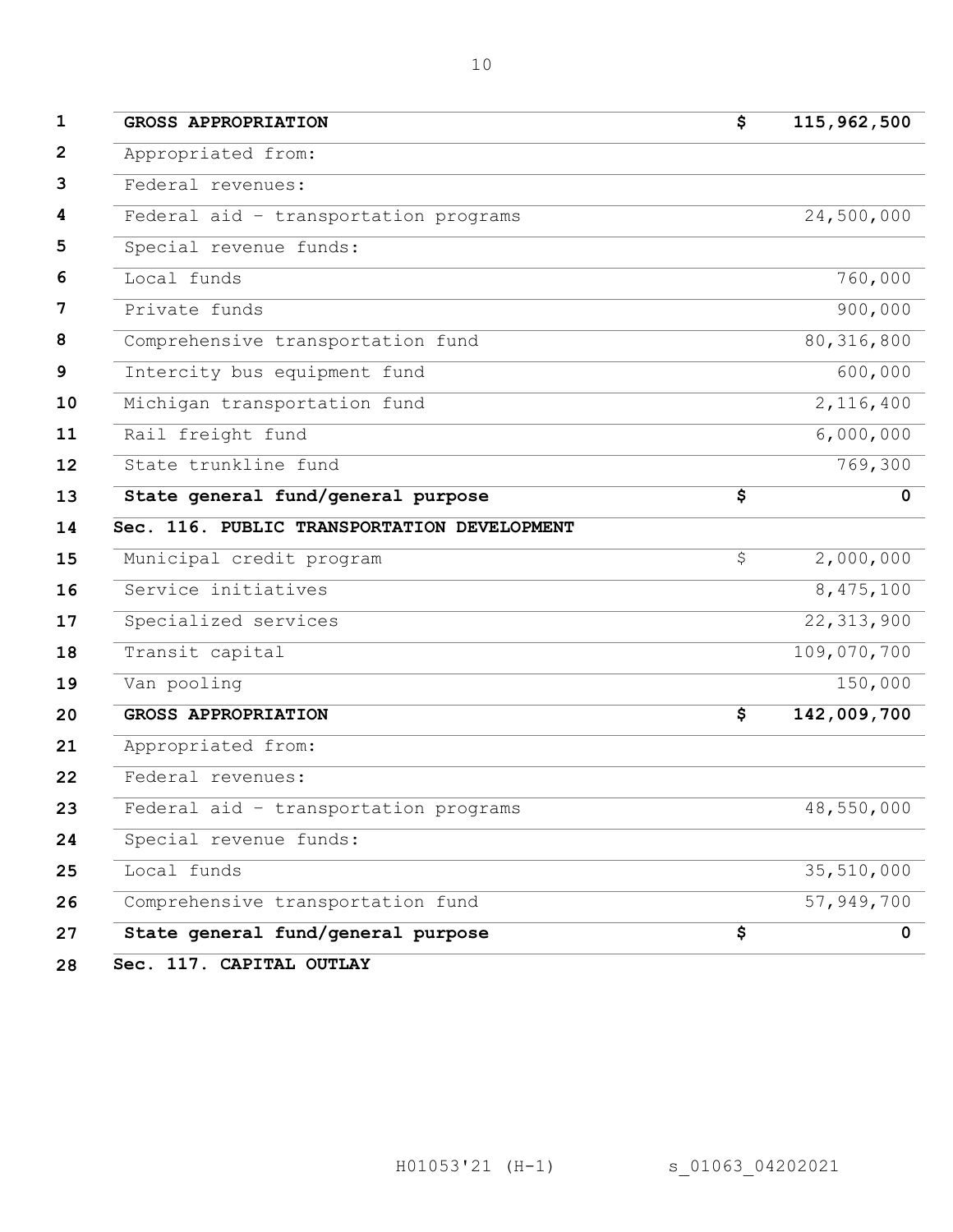| Salt storage buildings and containment control | \$<br>2,500,000           |
|------------------------------------------------|---------------------------|
| Special maintenance, remodeling, and additions | 3,001,500                 |
| Airport safety, protection, and improvement    |                           |
| program                                        | 121,576,500               |
| Detroit Metropolitan Wayne County Airport      | 5,200,000                 |
| <b>GROSS APPROPRIATION</b>                     | \$<br>132,278,000         |
| Appropriated from:                             |                           |
| Federal revenues:                              |                           |
| Federal aid - transportation programs          | 106,000,000               |
| Special revenue funds:                         |                           |
| Local funds                                    | $\overline{12,508}$ , 500 |
| Qualified airport fund                         | $\overline{5,200,000}$    |
| State aeronautics fund                         | 3,068,000                 |
| State trunkline fund                           | 5,501,500                 |
| State general fund/general purpose             | \$<br>$\mathbf 0$         |
| Sec. 118. ONE-TIME BASIS ONLY                  |                           |
| Local road and bridge bundling initiative      | \$<br>226,000,000         |
| Rail freight/rail economic development         | 8,492,500                 |
| Transportation bond repayment sinking trust    |                           |
| fund                                           | 374,000,000               |
| <b>GROSS APPROPRIATION</b>                     | \$<br>608, 492, 500       |
| Appropriated from:                             |                           |
| Comprehensive transportation fund              | 8,492,500                 |
| State general fund/general purpose             | \$<br>600,000,000         |
|                                                |                           |
|                                                |                           |
| PART 2                                         |                           |
| PROVISIONS CONCERNING APPROPRIATIONS           |                           |
|                                                |                           |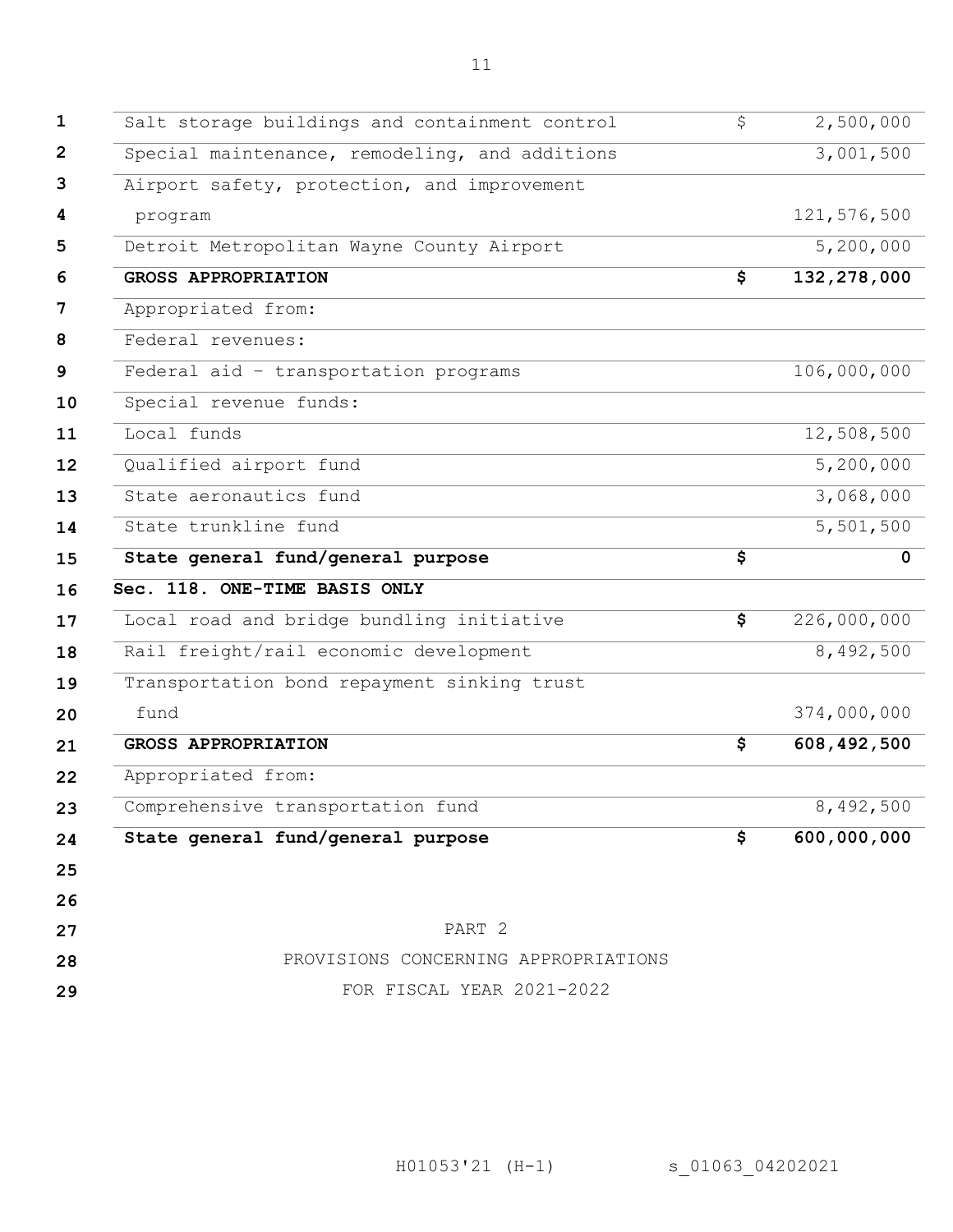**1**

#### **2 GENERAL SECTIONS**

**3 4 5 6 7 8 9 10 11 12 13 14 15 16 17 18 19 20 21 22 23 24 25 26 27 28** Sec. 201. Pursuant to section 30 of article IX of the state constitution of 1963, total state spending from state sources under part 1 for fiscal year 2021-2022 is \$4,301,593,400.00 and state spending from state sources to be paid to local units of government for fiscal year 2021-2022 is \$2,410,816,700.00. The itemized statement below identifies appropriations from which spending to local units of government will occur: **STATE TRANSPORTATION DEPARTMENT** Grants to regional planning councils  $\frac{1}{5}$  488,800 Cities and villages 652,686,200 County road commissions 1,170,643,500 Grants to local programs 33,000,000 Local bridge program 27,812,600 Local agency wetland mitigation 2,000,000 Movable bridge 2,776,500 Rail grade crossing  $1,500,000$ Rail grade surface crossing improvements 3,000,000 Transportation economic development 27,129,400 Air service program 50,000 Local bus operating 196,750,000 Detroit/Wayne County Port Authority 400,000 Marine passenger service 512,000 Municipal credit program 2,000,000 Service initiatives 6,500,100 Specialized services 8,228,900 Transit capital 41,070,700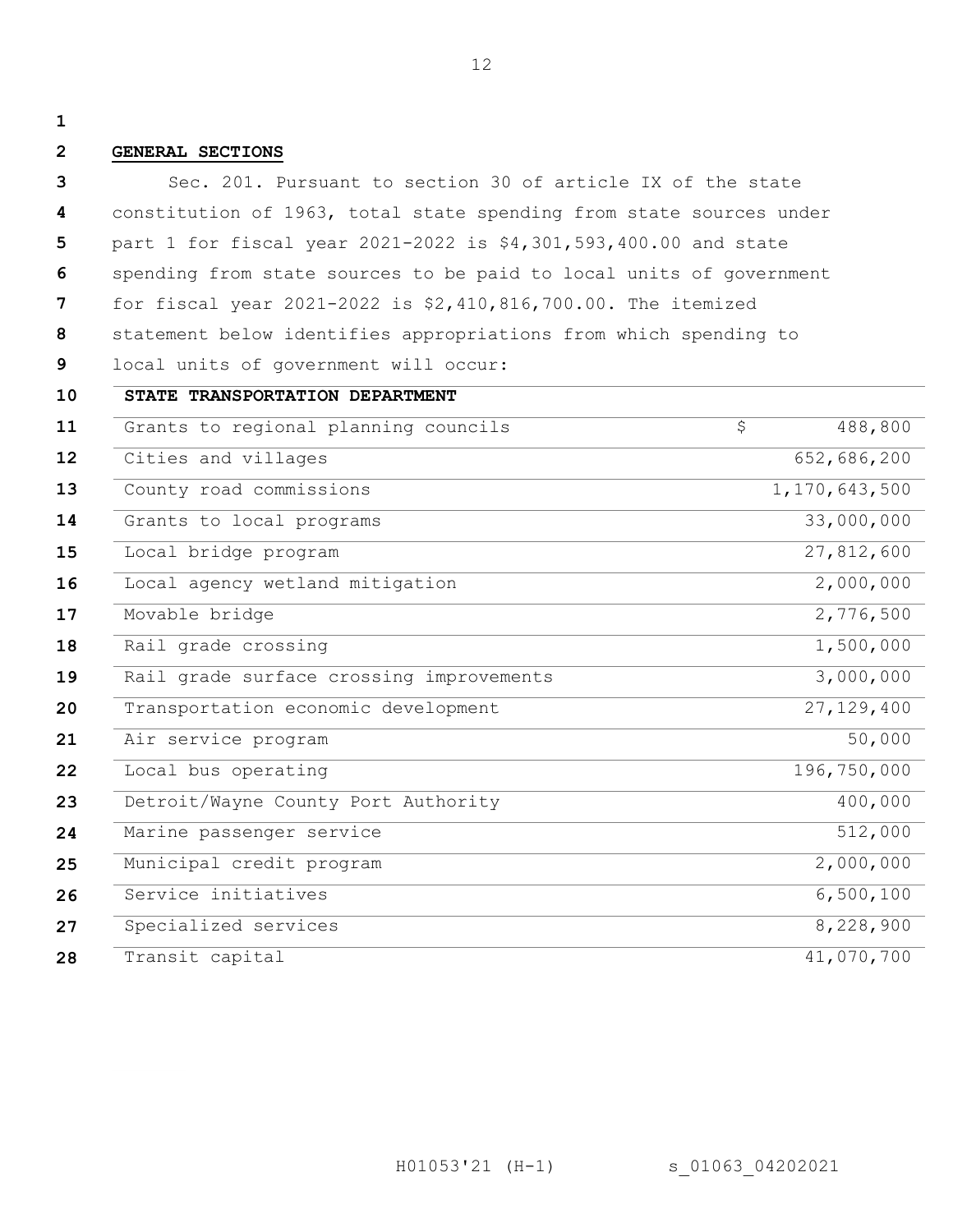| $\mathbf 1$       | Airport safety, protection, and improvement                         |               |
|-------------------|---------------------------------------------------------------------|---------------|
| $\mathbf{2}$      | program                                                             | 3,068,000     |
| 3                 | Detroit Metropolitan Wayne County Airport                           | 5,200,000     |
| 4                 | Total payments to local units of government<br>\$                   | 2,410,816,700 |
| 5                 | Sec. 202. The appropriations authorized under this part and         |               |
| 6                 | part 1 are subject to the management and budget act, 1984 PA 431,   |               |
| 7                 | MCL 18.1101 to 18.1594.                                             |               |
| 8                 | Sec. 203. As used in this part and part 1:                          |               |
| 9                 | (a) "CTF" means comprehensive transportation fund.                  |               |
| 10                | (b) "Department" means the state transportation department.         |               |
| 11                | (c) "Director" means the director of the department.                |               |
| 12                | (d) "DOT" means the United States Department of                     |               |
| 13                | Transportation.                                                     |               |
| 14                | (e) "DOT-FHWA" means DOT, Federal Highway Administration.           |               |
| 15                | (f) "FTE" means full-time equated.                                  |               |
| 16                | (g) "IDG" means interdepartmental grant.                            |               |
| 17                | (h) "MTF" means Michigan transportation fund.                       |               |
| 18                | (i) "SAF" means state aeronautics fund.                             |               |
| 19                | (j) "STF" means state trunkline fund.                               |               |
| 20                | Sec. 204. The departments and agencies receiving                    |               |
| 21                | appropriations in part 1 shall use the internet to fulfill the      |               |
| $22 \overline{ }$ | reporting requirements of this part. This requirement shall include |               |
| 23                | transmission of reports via email to the recipients identified for  |               |
| 24                | each reporting requirement, and it shall include placement of       |               |
| 25                | reports on an internet site.                                        |               |
| 26                | Sec. 205. Funds appropriated in part 1 shall not be used for        |               |
| 27                | the purchase of foreign goods or services, or both, if              |               |
| 28                | competitively priced and of comparable quality American goods or    |               |
| 29                | services, or both, are available. Preference shall be given to      |               |

H01053'21 (H-1) s\_01063\_04202021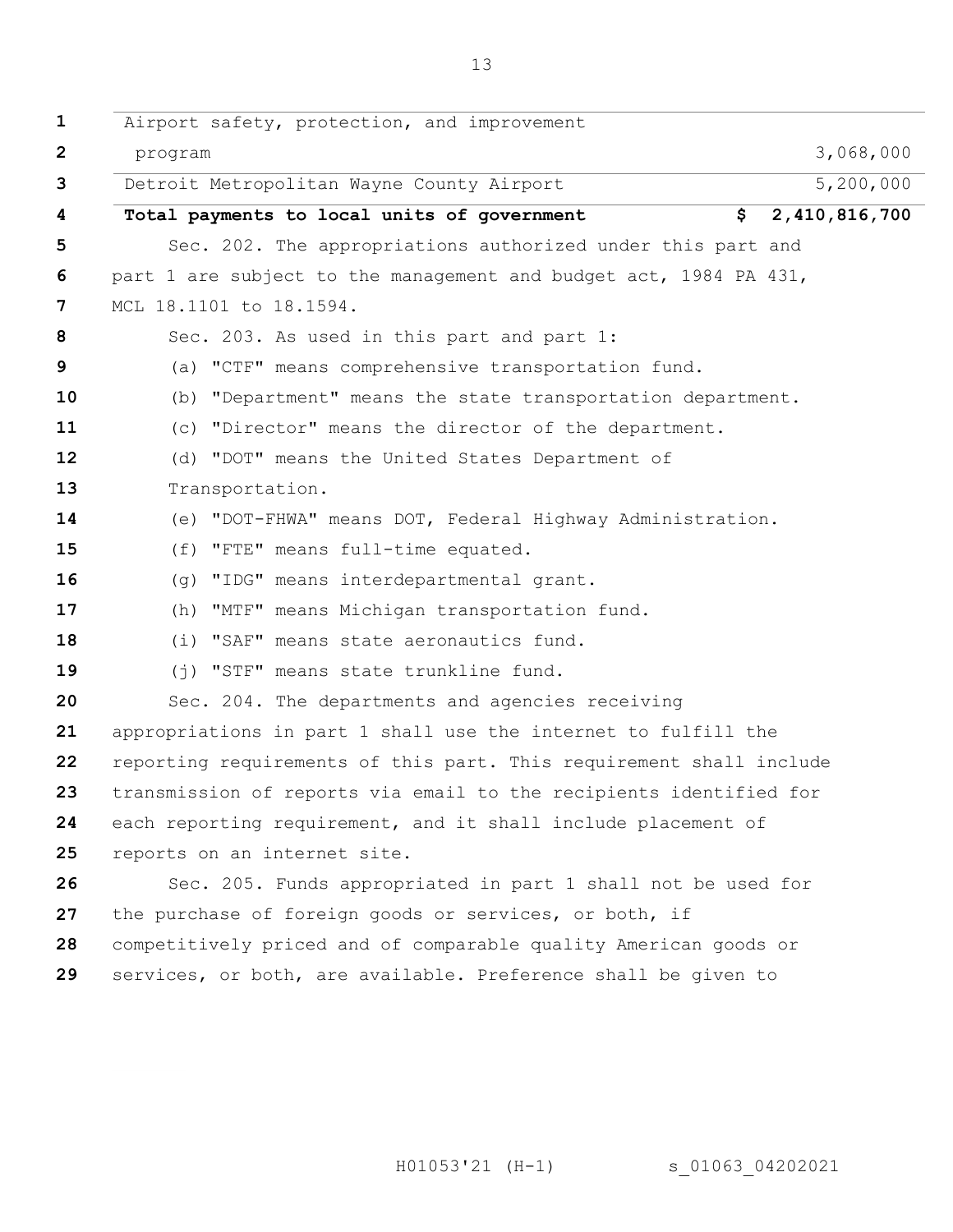**1 2 3 4 5 6** goods or services, or both, manufactured or provided by Michigan businesses, if they are competitively priced and of comparable quality. In addition, preference shall be given to goods or services, or both, that are manufactured or provided by Michigan businesses owned and operated by veterans, if they are competitively priced and of comparable quality.

**7 8 9 10 11 12** Sec. 206. The director shall take all reasonable steps to ensure businesses in deprived and depressed communities compete for and perform contracts to provide services or supplies, or both. Each director shall strongly encourage firms with which the department contracts to subcontract with certified businesses in depressed and deprived communities for services, supplies, or both.

**13 14 15 16 17 18 19 20 21 22** Sec. 207. The departments and agencies receiving appropriations in part 1 shall prepare a report on out-of-state travel expenses not later than January 1 of each year. The travel report shall be a listing of all travel by classified and unclassified employees outside this state in the immediately preceding fiscal year that was funded in whole or in part with funds appropriated in the department's budget. The report shall be submitted to the senate and house appropriations committees, the house and senate fiscal agencies, and the state budget director. The report shall include the following information:

**23**

(a) The dates of each travel occurrence.

**24 25 26 27 28** (b) The transportation and related costs of each travel occurrence, including the proportion funded with state general fund/general purpose revenues, the proportion funded with state restricted revenues, the proportion funded with federal revenues, and the proportion funded with other revenues.

**29**

Sec. 208. Funds appropriated in part 1 shall not be used by a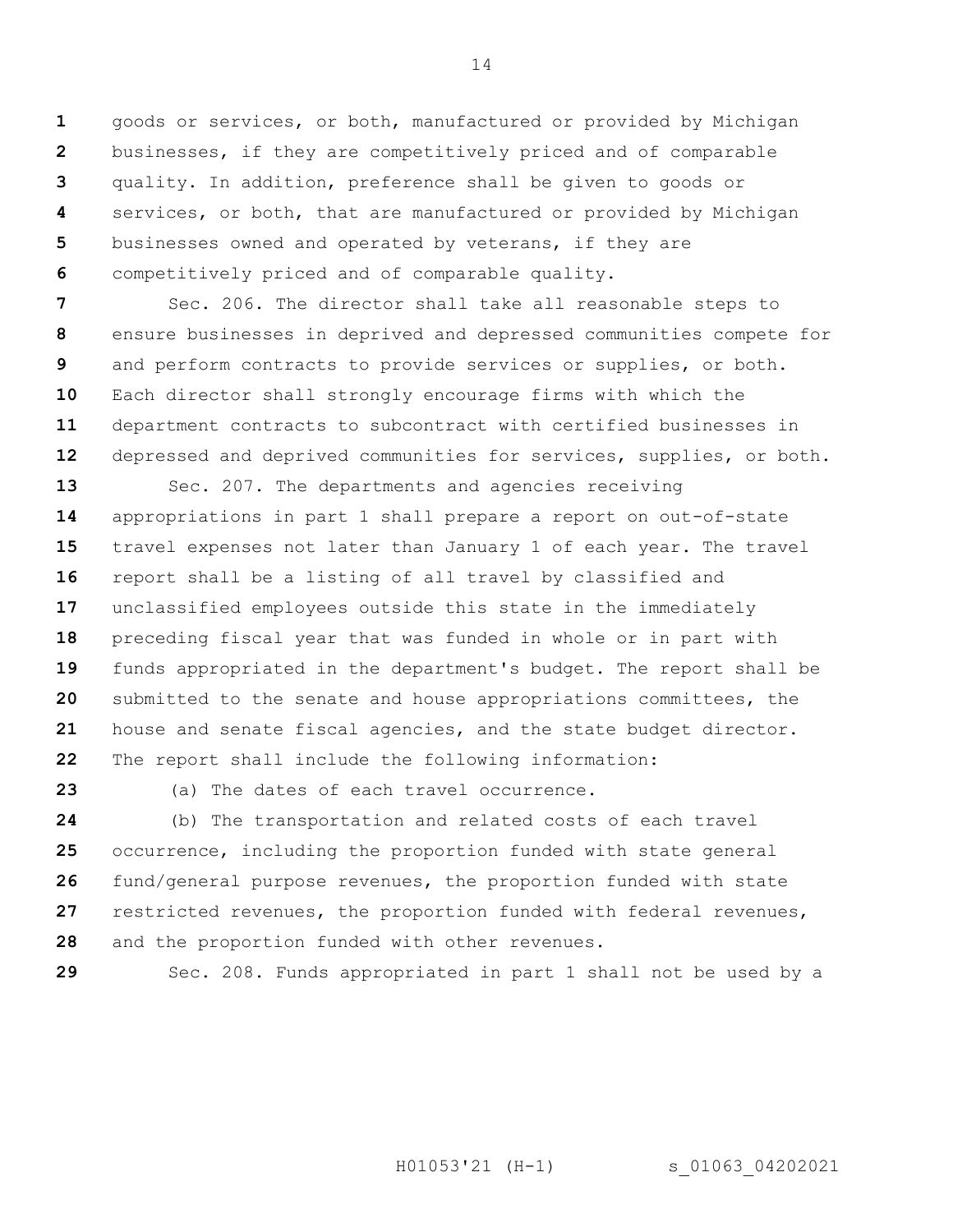**1 2 3 4 5** principal executive department, state agency, or authority to hire a person to provide legal services that are the responsibility of the attorney general. This prohibition does not apply to legal services for bonding activities and for those activities that the attorney general authorizes.

**6 7 8 9 10 11 12 13 14** Sec. 209. Not later than November 30, the state budget office shall prepare and transmit a report that provides for estimates of the total general fund/general purpose appropriation lapses at the close of the prior fiscal year. This report shall summarize the projected year-end general fund/general purpose appropriation lapses by major departmental program or program areas. The report shall be transmitted to the chairpersons of the senate and house of representatives standing committees on appropriations and the senate and house fiscal agencies.

**15 16 17 18 19 20** Sec. 210. (1) In addition to the funds appropriated in part  $1$ , there is appropriated an amount not to exceed \$40,000,000.00 for federal contingency authorization. These funds are not available for expenditure until they have been transferred to another line item in part 1 pursuant to section 393(2) of the management and budget act, 1984 PA 431, MCL 18.1393.

**21 22 23 24 25 26** (2) In addition to the funds appropriated in part 1, there is appropriated an amount not to exceed \$5,000,000.00 for state restricted contingency authorization. These funds are not available for expenditure until they have been transferred to another line item in part 1 pursuant to section 393(2) of the management and budget act, 1984 PA 431, MCL 18.1393.

**27 28 29** (3) In addition to the funds appropriated in part 1, there is appropriated an amount not to exceed \$1,000,000.00 for local contingency authorization. These funds are not available for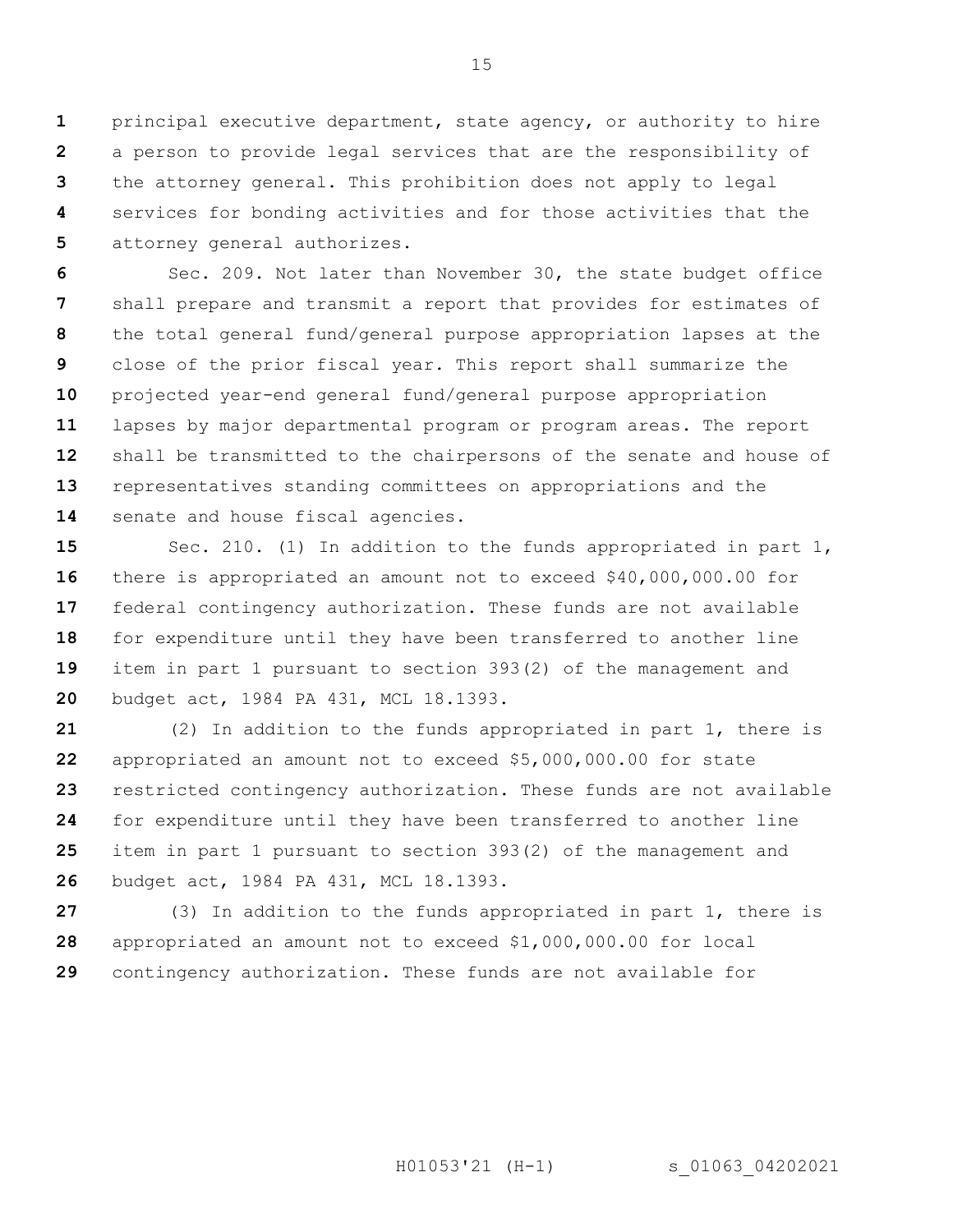**1 2 3** expenditure until they have been transferred to another line item in part 1 pursuant to section 393(2) of the management and budget act, 1984 PA 431, MCL 18.1393.

**4 5 6 7 8 9** (4) In addition to the funds appropriated in part 1, there is appropriated an amount not to exceed \$1,000,000.00 for private contingency authorization. These funds are not available for expenditure until they have been transferred to another line item in part 1 pursuant to section 393(2) of the management and budget act, 1984 PA 431, MCL 18.1393.

**10 11 12 13** Sec. 211. The department shall cooperate with the department of technology, management, and budget to maintain a searchable website accessible by the public at no cost that includes, but is not limited to, all of the following:

**14**

(a) Fiscal year-to-date expenditures by category.

**15 16** (b) Fiscal year-to-date expenditures by appropriation unit. (c) Fiscal year-to-date payments to a selected vendor,

**17 18** including the vendor name, payment date, payment amount, and payment description.

**19 20** (d) The number of active department employees by job classification.

**21**

(e) Job specifications and wage rates.

**22 23 24 25 26 27 28 29** Sec. 212. Within 14 days after the release of the executive budget recommendation, the department shall cooperate with the state budget office to provide the senate and house appropriations chairs, the chairpersons of the senate and house appropriations subcommittees on transportation, and the senate and house fiscal agencies with an annual report on estimated state restricted fund balances, state restricted fund projected revenues, and state restricted fund expenditures for the fiscal years ending September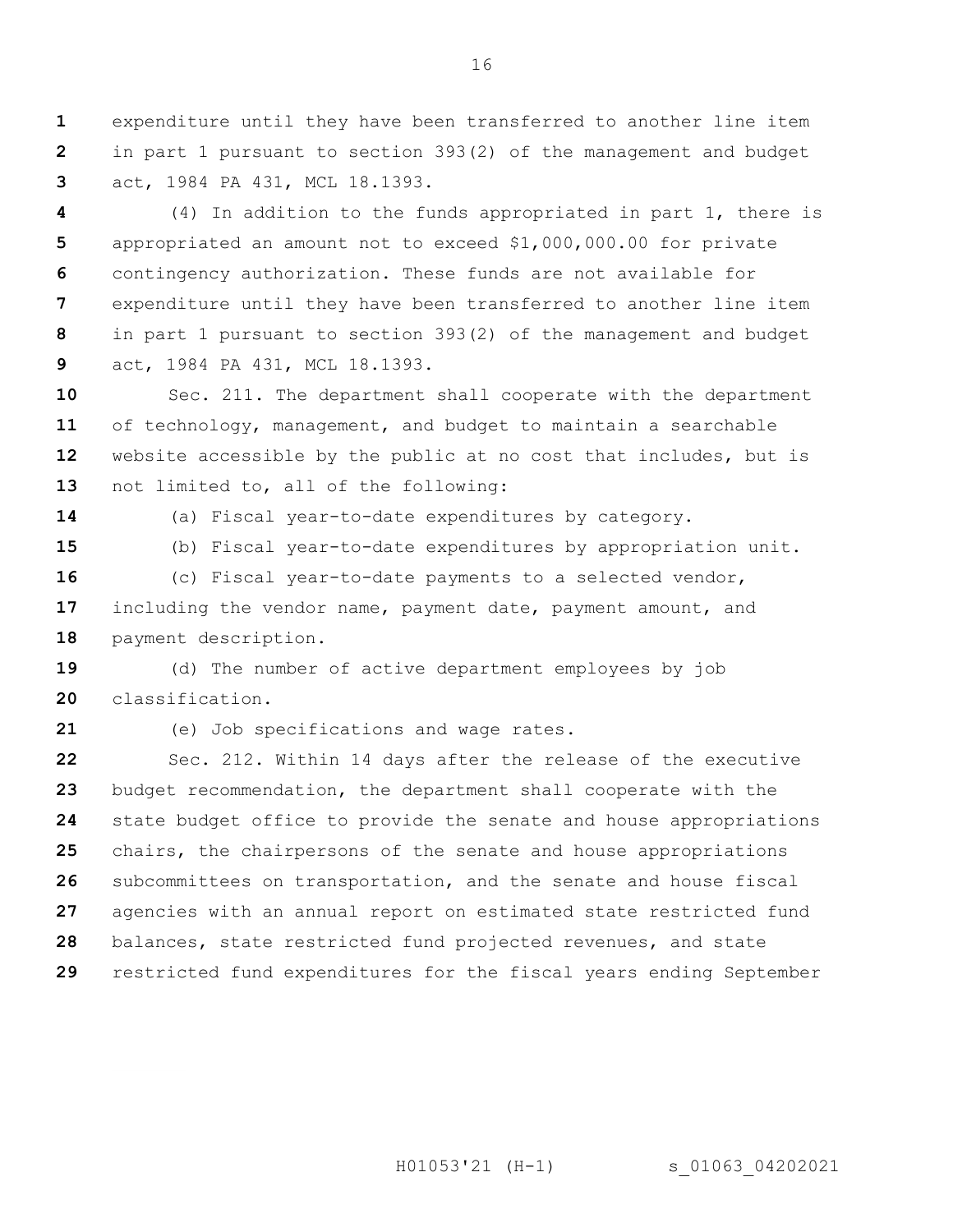**1** 30, 2021 and September 30, 2022.

**2 3 4 5** Sec. 213. The department shall maintain, on a publicly accessible website, a department scorecard that identifies, tracks, and regularly updates key metrics that are used to monitor and improve the department's performance.

**6 7 8 9 10 11** Sec. 214. Total authorized appropriations from all sources under part 1 for legacy costs for the fiscal year ending September 30, 2022 are \$66,849,000.00. From this amount, total agency appropriations for pension-related legacy costs are estimated at \$37,452,900.00. Total agency appropriations for retiree health care legacy costs are estimated at \$29,397,000.00.

**12 13 14 15 16 17 18** Sec. 215. A department shall not take disciplinary action against an employee of the department or departmental agency in the state classified civil service because the employee communicates with a member of the senate or house of representatives or a member's staff, unless the communication is prohibited by law and the department or agency taking disciplinary action is exercising its authority as provided by law.

**19 20 21 22 23** Sec. 216. (1) On a quarterly basis, the department shall report to the senate and house appropriations committees, the senate and house appropriations subcommittees on the department budget, and the senate and house fiscal agencies the following information:

**24 25** (a) The number of FTEs in pay status by type of staff and civil service classification.

**26 27 28 29** (b) A comparison by line item of the number of FTEs authorized from funds appropriated in part 1 to the actual number of FTEs employed by the department at the end of the reporting period. (2) By April 1 of the current fiscal year and semiannually

H01053'21 (H-1) s 01063 04202021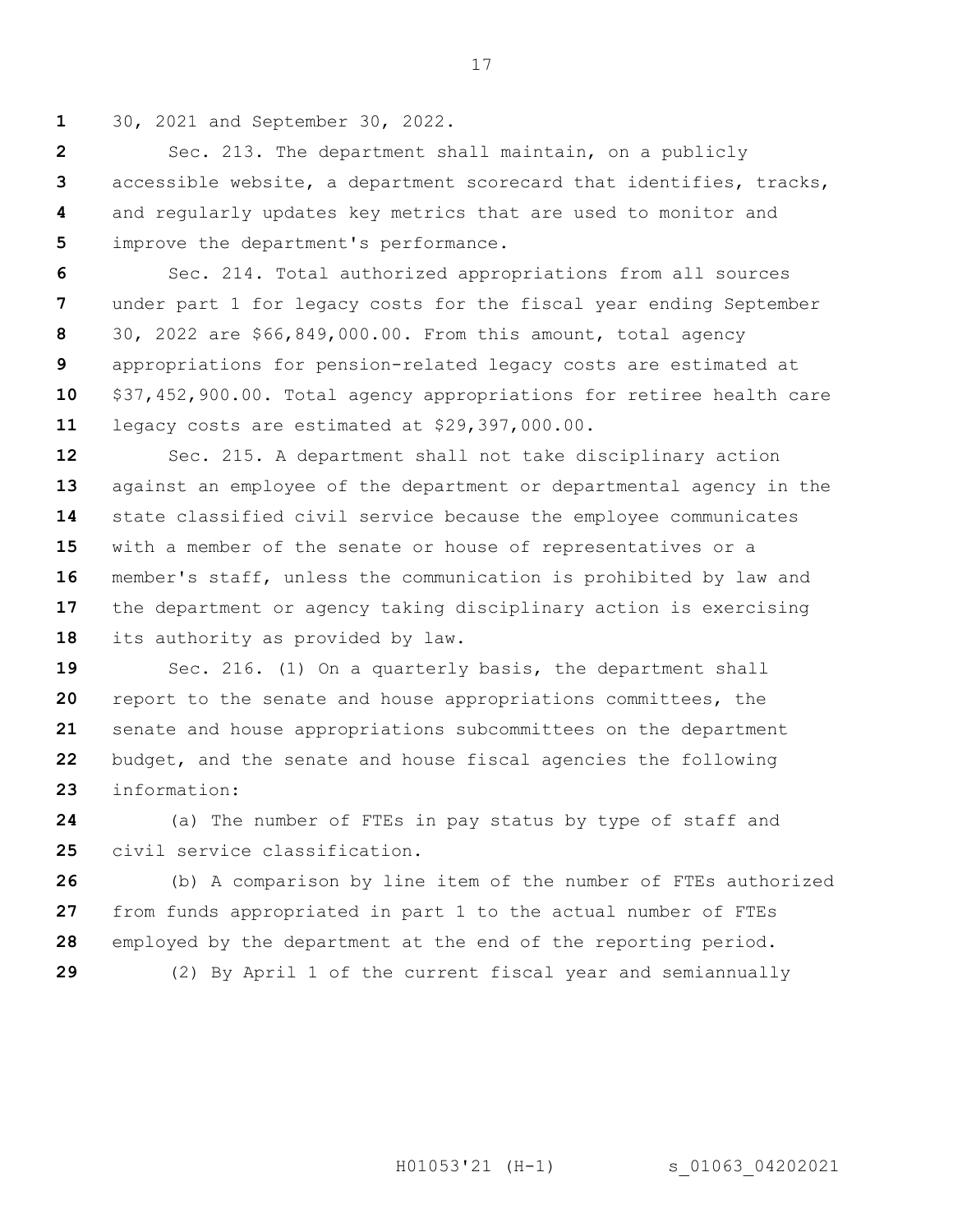**1 2 3** thereafter, the department shall report to the senate and house appropriations committees, the senate and house appropriations subcommittees on the department budget, and the senate and house

fiscal agencies the following information:

**5 6** (a) Number of employees that were engaged in remote work in 2021.

**7 8 9** (b) Number of employees authorized to work remotely and the actual number of those working remotely in the current reporting period.

**10**

**4**

(c) Estimated net cost savings achieved by remote work.

**11** (d) Reduced use of office space associated with remote work.

**12 13 14** Sec. 217. Appropriations in part 1 shall, to the extent possible by the department, not be expended until all existing work project authorization available for the same purposes is exhausted.

**15 16 17 18 19 20 21** Sec. 218. If the state administrative board, acting under section 3 of 1921 PA 2, MCL 17.3, transfers funds from an amount appropriated under this article, the legislature may, by a concurrent resolution adopted by a majority of the members elected to and serving in each house, intertransfer funds within this article for the particular department, board, commission, officer, or institution.

**22 23 24 25 26 27 28 29** Sec. 219. The departments and agencies receiving appropriations in part 1 shall receive and retain copies of all reports funded from appropriations in part 1. Federal and state guidelines for short-term and long-term retention of records shall be followed. The department may electronically retain copies of reports unless otherwise required by federal and state guidelines. Sec. 220. The department shall report no later than April 1 on each specific policy change made to implement a public act

H01053'21 (H-1) s 01063 04202021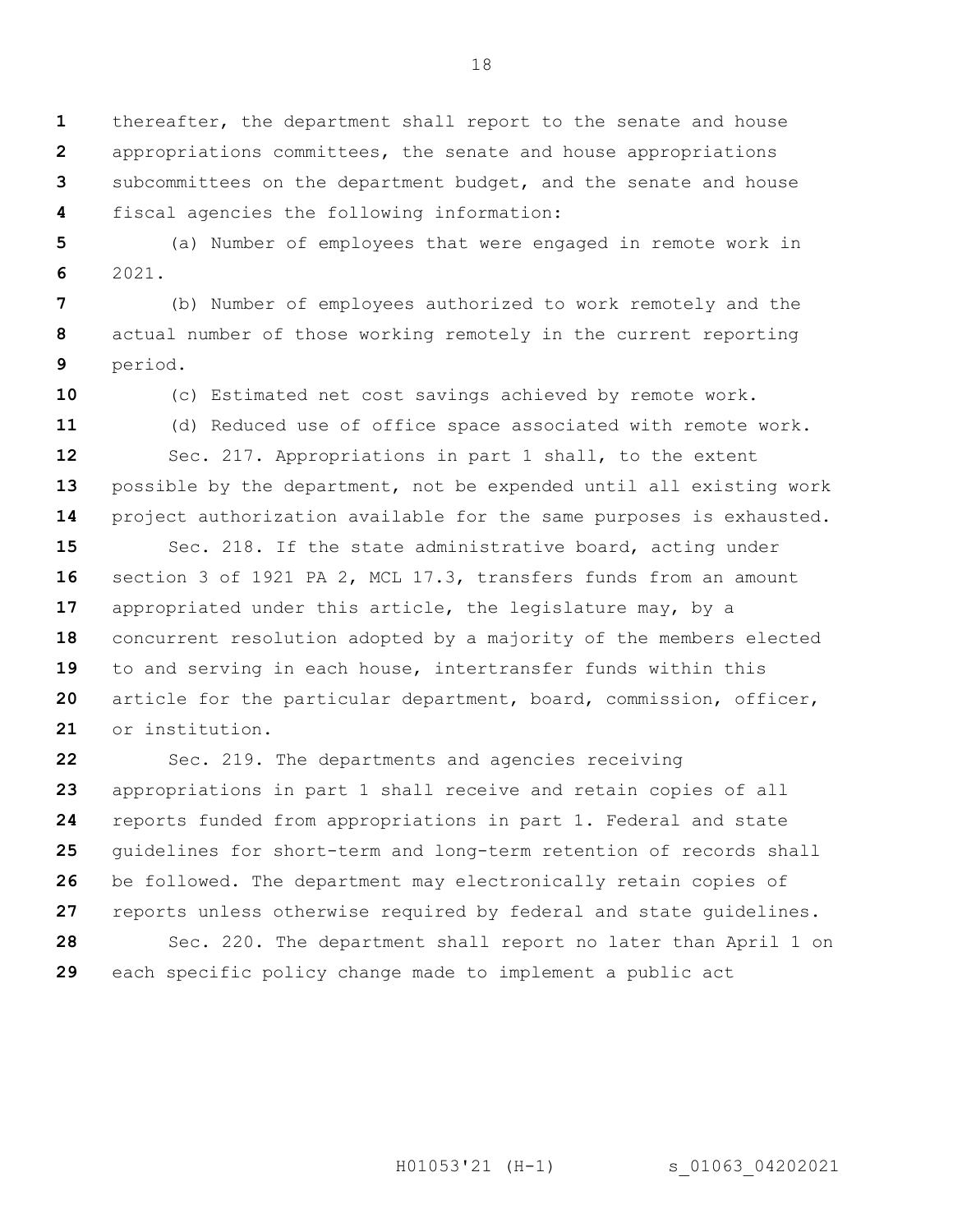**1 2 3 4** affecting the department that took effect during the prior calendar year to the senate and house appropriations committees, the senate and house subcommittees on transportation, the joint committee on administrative rules, and the senate and house fiscal agencies.

**5 6 7 8 9 10 11 12 13 14 15 16 17** Sec. 221. To the extent possible, the department shall provide notice to the speaker of the house, the house minority leader, the senate majority leader, the senate minority leader, the house and senate standing committees on transportation, the appropriate house and senate appropriations subcommittees on transportation, and the house and senate fiscal agencies on proposed federal rule changes related to the department that would require amendments to the laws of this state. The notice shall be given within 30 business days of the proposed federal rule being posted to the Federal Register and shall include a description of the proposed federal rule, the publication date, the date when public comment closes, the document citation, and a description of the statutory changes needed when the rule is finalized.

**18 19** Sec. 222. (1) From the funds appropriated in part 1, the department shall do all of the following:

**20 21 22 23 24 25 26 27** (a) Report to the house and senate appropriations committees, the house and senate fiscal agencies, the house and senate policy offices, and the state budget office any amount of severance pay for a department director, deputy director, or other high-ranking department official not later than 14 days after a severance agreement with the director or official is signed. The name of the director or official and the amount of severance pay must be included in the report required by this subdivision.

**28 29** (b) Maintain an internet site that posts any severance pay in excess of 6 weeks of wages, regardless of the position held by the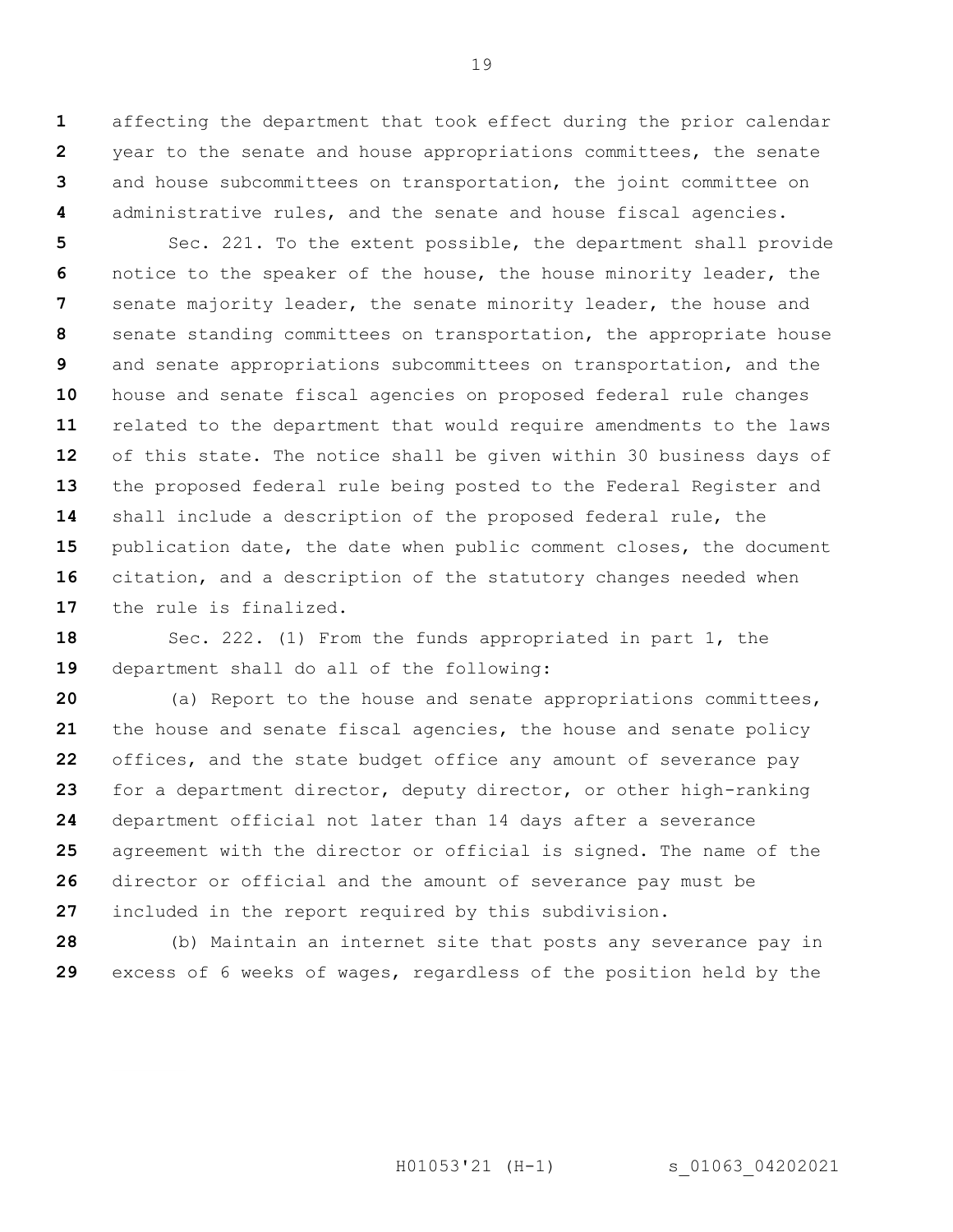**1**

former department employee receiving severance pay.

**2 3 4 5 6 7 8 9** (c) By February 1, 2022, report to the house and senate appropriations subcommittees on the department budget, the house and senate fiscal agencies, the house and senate policy offices, and the state budget office on the total amount of severance pay remitted to former department employees during the fiscal year ending September 30, 2021 and the total number of former department employees that were remitted severance pay during the fiscal year ending September 30, 2021.

**10 11 12 13 14** (2) As used in this section, "severance pay" means compensation that is both payable or paid upon the termination of employment and in addition to either wages or benefits earned during the course of employment or generally applicable retirement benefits.

**15 16 17 18** Sec. 223. Any department, agency, board, commission, subdivision, or other executive branch entity or official of this state that receives funding under part 1 shall not do any of the following:

**19 20 21** (a) Require as a condition of accessing any state services or facilities that an individual provide proof he or she has received a COVID-19 vaccine.

**22 23 24** (b) Produce, develop, and issue a COVID-19 vaccine passport for the purpose of certifying that an individual has received a COVID-19 vaccine.

**25 26 27** (c) Provide information of an individual's COVID-19 vaccine status to any person, company, or governmental entity for inclusion in a COVID-19 vaccine passport.

**28 29** Sec. 270. In order to reduce costs and maintain quality, it is the intent of the legislature that, excluding the fleet of motor

H01053'21 (H-1) s 01063 04202021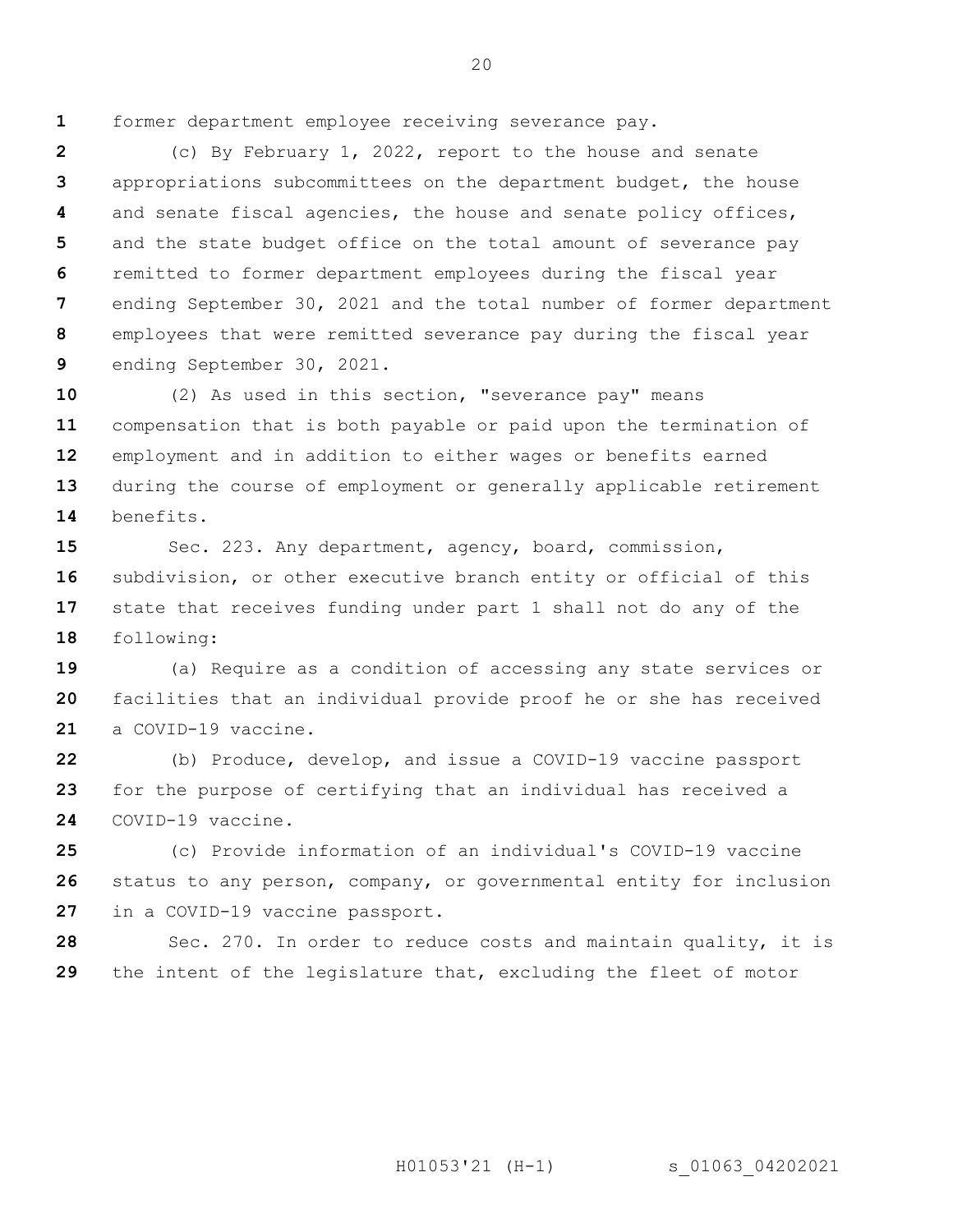**1 2 3 4** vehicles for the department of state police, the department will prioritize the utilization of remanufactured parts as the primary means of maintenance and repair for the state of Michigan's fleet of motor vehicles.

**5**

#### **6 DEPARTMENT ADMINISTRATION AND SUPPORT**

**7 8 9 10 11 12 13** Sec. 301. The department may establish a fee schedule and collect fees sufficient to cover the costs to issue the permits that the department is authorized by law to issue upon request, unless otherwise stipulated by law. All permit fees are nonrefundable application fees and shall be credited to the appropriate fund to recover the direct and indirect costs of receiving, reviewing, and processing the requests.

**14 15 16** Sec. 302. No funds from the appropriation in part 1 may be used to establish nondirectional markings on the paved surfaces of public roads or streets of this state.

**17 18 19 20 21 22 23 24** Sec. 304. If, as a requirement of bidding on a highway project, the department requires a contractor to submit financial or proprietary documentation as to how the bid was calculated, that bid documentation shall be kept confidential and shall not be disclosed other than to a department representative without the contractor's written consent. The department may disclose the bid documentation if necessary to address or defend a claim by a contractor.

**25 26 27 28 29** Sec. 305. The department may permit space on public passenger transportation properties to be occupied by public or private tenants. The department shall require that revenue from the tenants be placed in an account to be used to pay the costs to maintain and improve the property.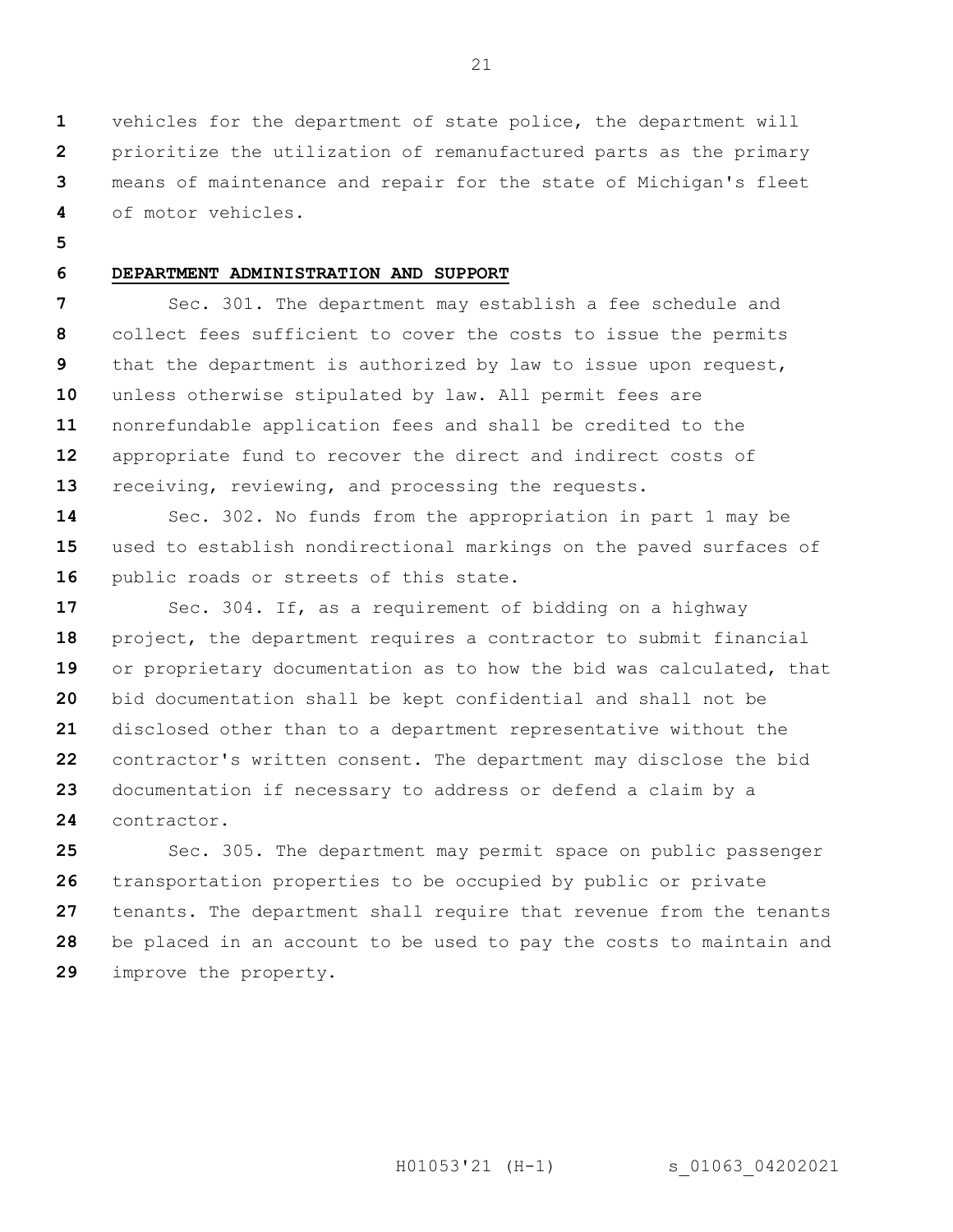**1 2 3 4 5 6 7 8 9** Sec. 306. (1) The amounts appropriated in part 1 to support tax and fee collection, law enforcement, and other program services provided to the department and to transportation funds by other state departments shall be expended from transportation funds pursuant to annual contracts between the department and those other state departments. The contracts shall be executed prior to the expenditure or obligation of those funds. The contracts shall provide, but are not limited to, the following data applicable to each state department:

**10**

**11 12** (a) Estimated costs to be recovered from transportation funds. (b) Description of services provided to the department and/or transportation funds and financed with transportation funds.

**13 14 15** (c) Detailed cost allocation methods appropriate to the type of services being provided and the activities financed with transportation funds.

**16 17 18 19 20 21 22 23 24 25 26 27 28** (2) Not later than 2 months after publication of the state of Michigan comprehensive annual financial report, each state department receiving funding pursuant to an interdepartment contract with the department shall submit a written report to the department, the state budget director, the house and senate fiscal agencies, and the auditor general stating by spending authorization account the amount of estimated funds contracted with the department, the amount of funds expended, the amount of funds returned to the transportation funds, and any unreimbursed transportation-related costs incurred but not billed to transportation funds. A copy of the report shall be submitted to the auditor general, and the report shall be subject to audit. (3) The auditor general shall use a risk-based approach in

**29** developing an audit program for the use of transportation funds.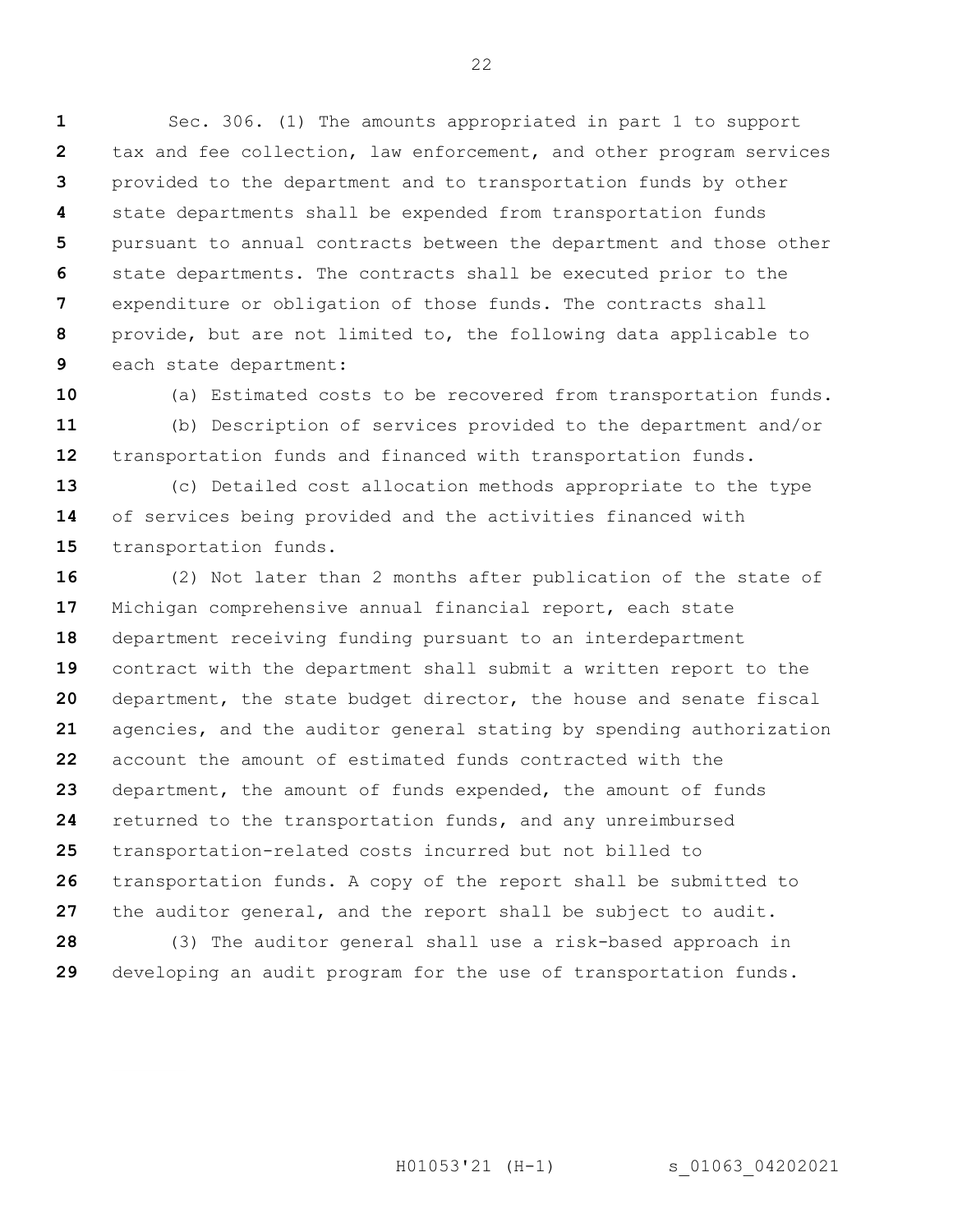**1 2 3 4 5 6** Sec. 307. Before March 1 of each year, the department will provide to the legislature, the state budget director, and the house and senate fiscal agencies its rolling 5-year plan listing by county or by county road commission all highway construction projects for the fiscal year and all expected projects for the ensuing fiscal years.

**7 8 9 10 11 12** Sec. 310. The department shall provide in a timely manner copies of the agenda, approved minutes, and audio recording of monthly transportation commission meetings to the members of the house and senate appropriations subcommittees on transportation, the house and senate fiscal agencies, and the state budget director.

**13 14 15 16 17 18 19 20** Sec. 313. (1) From funds appropriated in part 1, the department may increase a state infrastructure bank program and grant or loan funds in accordance with regulations of the state infrastructure bank program of the United States Department of Transportation. The state infrastructure bank is to be administered by the department for the purpose of providing a revolving, selfsustaining resource for financing transportation infrastructure projects.

**21 22 23 24 25 26 27 28 29** (2) In addition to funds provided in subsection (1), money received by the state as federal grants, repayment of state infrastructure bank loans, or other reimbursement or revenue received by the state as a result of projects funded by the program and interest earned on that money shall be deposited in the revolving state infrastructure bank fund and shall be available for transportation infrastructure projects. At the close of the fiscal year, any unencumbered funds remaining in the state infrastructure bank fund shall remain in the fund and be carried forward into the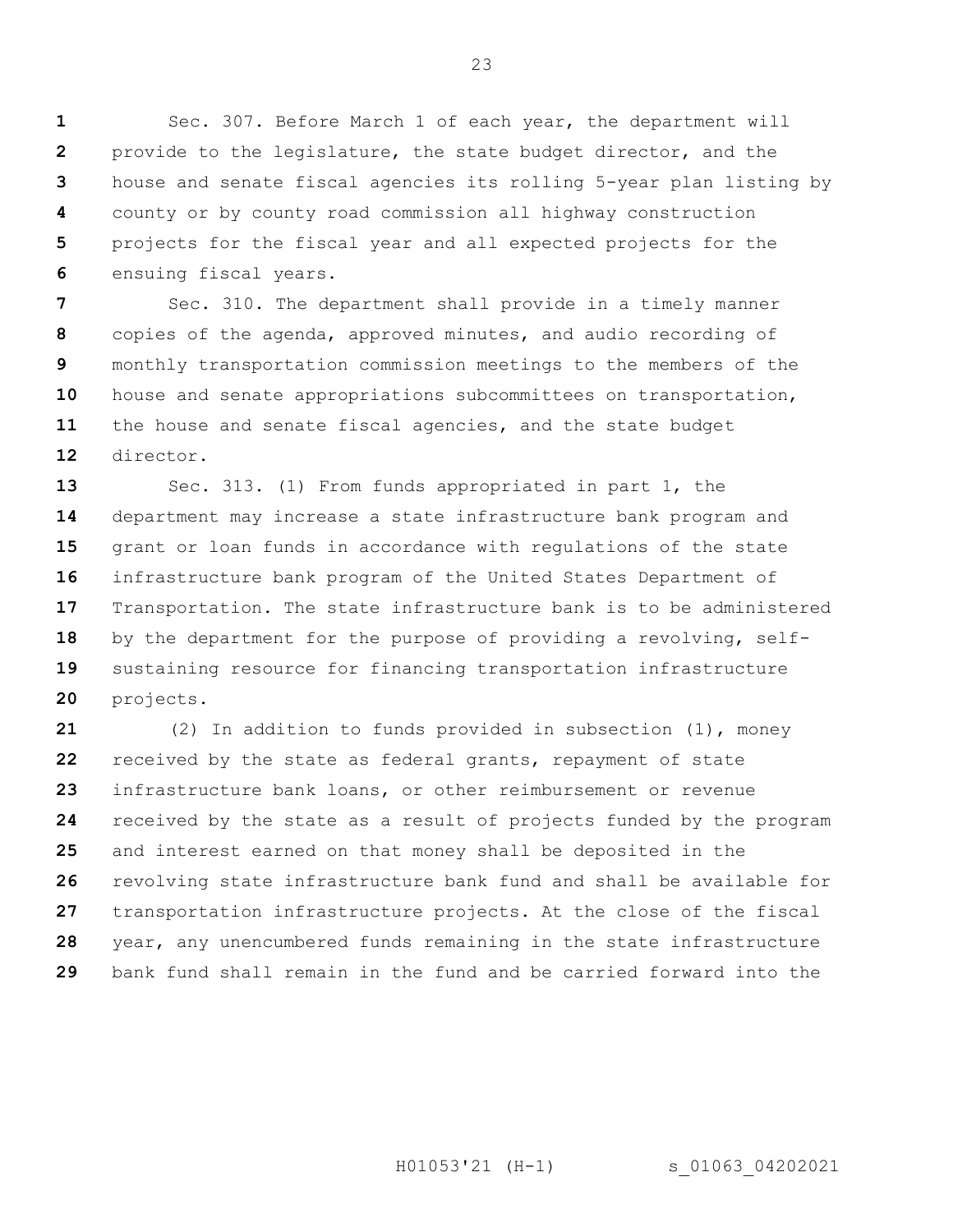**1** succeeding fiscal year.

**2 3 4 5 6 7** (3) The department shall submit a report to the state budget director, the house and senate appropriations subcommittees on transportation, and the house and senate fiscal agencies on the status of the state infrastructure bank. The report shall be submitted on or before December 1, 2021. The report shall include all of the following:

**8 9 10 11** (a) The balance in the state infrastructure bank at September 30, 2021, including a breakdown of the balance by cash and cash equivalents, outstanding loans, and balance available for loan to local agencies.

**12 13 14** (b) A breakdown of the state infrastructure loan balance by amounts designated as originating from federal sources and the amounts originating from nonfederal sources.

**15 16** (c) A list of outstanding loans by agency, original loan amount, project description, loan term, and amount outstanding.

**17 18 19 20 21** Sec. 319. The department shall post signs at each rest area to identify the agency or contractor responsible for maintenance of the rest area. The signs shall include a department telephone number and shall indicate that unsafe or unclean conditions at the rest area may be reported to that telephone number.

**22 23 24 25 26** Sec. 353. (1) The department shall review its contractor payment process and ensure that all prime contractors are paid promptly. The department shall ensure that prime contractors are in compliance with special provision 109.10 regarding the prompt payment of subcontractors.

**27 28 29** (2) The department shall report to the house and senate appropriations subcommittees on transportation and the house and senate fiscal agencies, by April 10 of each year, on its compliance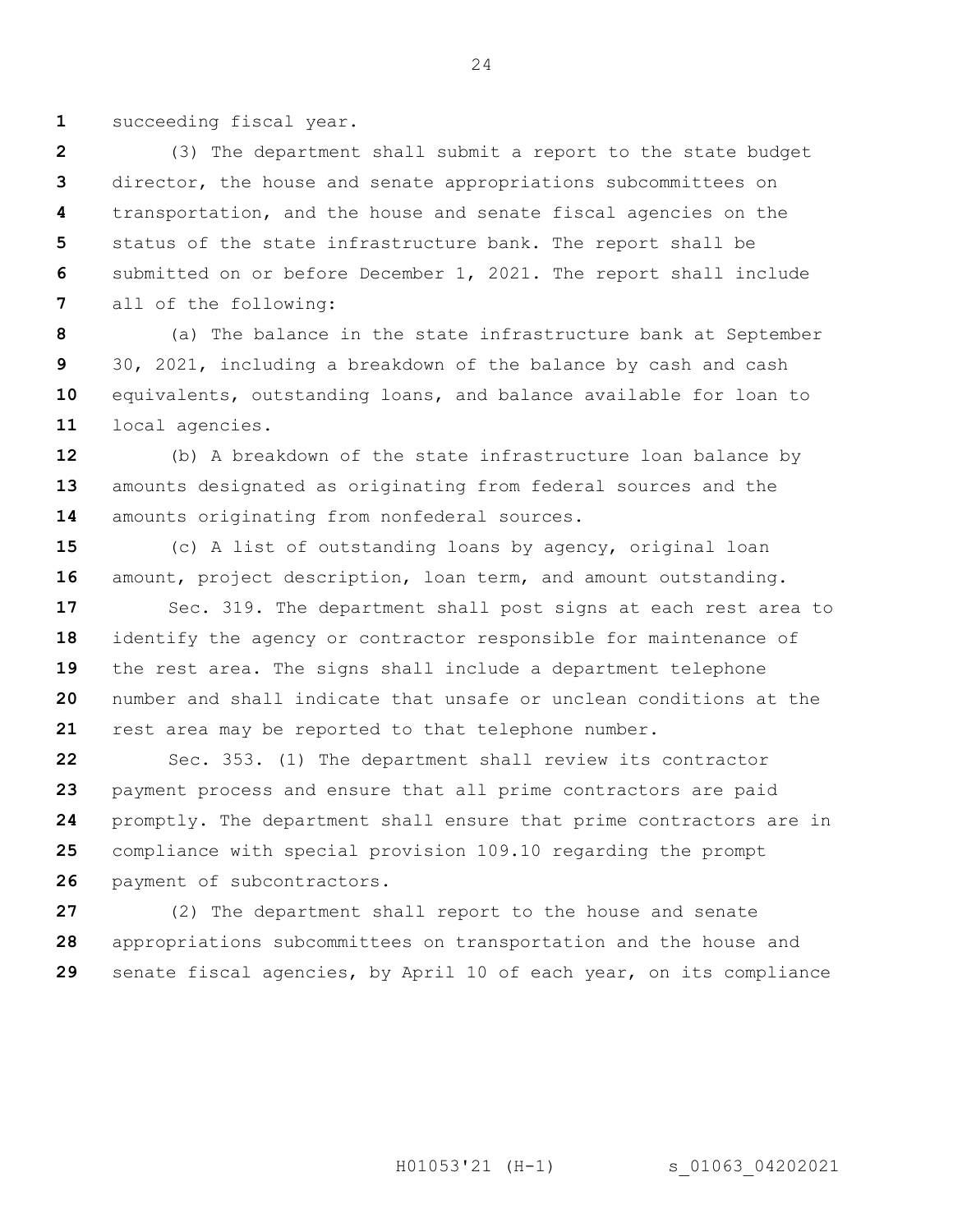**1 2 3** with this section. The report shall include each instance of late payment of contractors and subcontractors, the amounts due each contractor and subcontractor, and copies of those documents.

**4 5 6 7 8** Sec. 357. When presented with complete local federal aid project submittals, the department shall complete all necessary reviews and inspections required to let local federal aid projects within 120 days of receipt. The department shall implement a system for monitoring the local federal aid project review process.

**9 10 11 12 13** Sec. 375. The department is prohibited from reimbursing contractors or consultants for costs associated with groundbreaking ceremonies, receptions, open houses, or press conferences related to transportation projects funded, in whole or in part, by revenue appropriated in part 1.

**14 15 16 17 18 19 20 21 22** Sec. 377. No funds from the appropriation in part 1 may be expended for any contractual service contract with a value in excess of \$100,000.00 with any vendor in which a former department director has direct input into the solicitation response or contract negotiation process, or will be compensated for any work performed on the contract within 24 months of that former director's last employment with the department. This section may be waived by resolution of the Michigan house of representatives and senate.

**23 24 25 26 27 28 29** Sec. 381. The department shall require as a condition of each contract or subcontract for construction, maintenance, or engineering services that the prequalified contractor or prequalified subcontractor agree to use the E-Verify system to verify that all persons hired during the contract term by the contractor or subcontractor are legally present and authorized to work in the United States. The department may verify this

H01053'21 (H-1) s 01063 04202021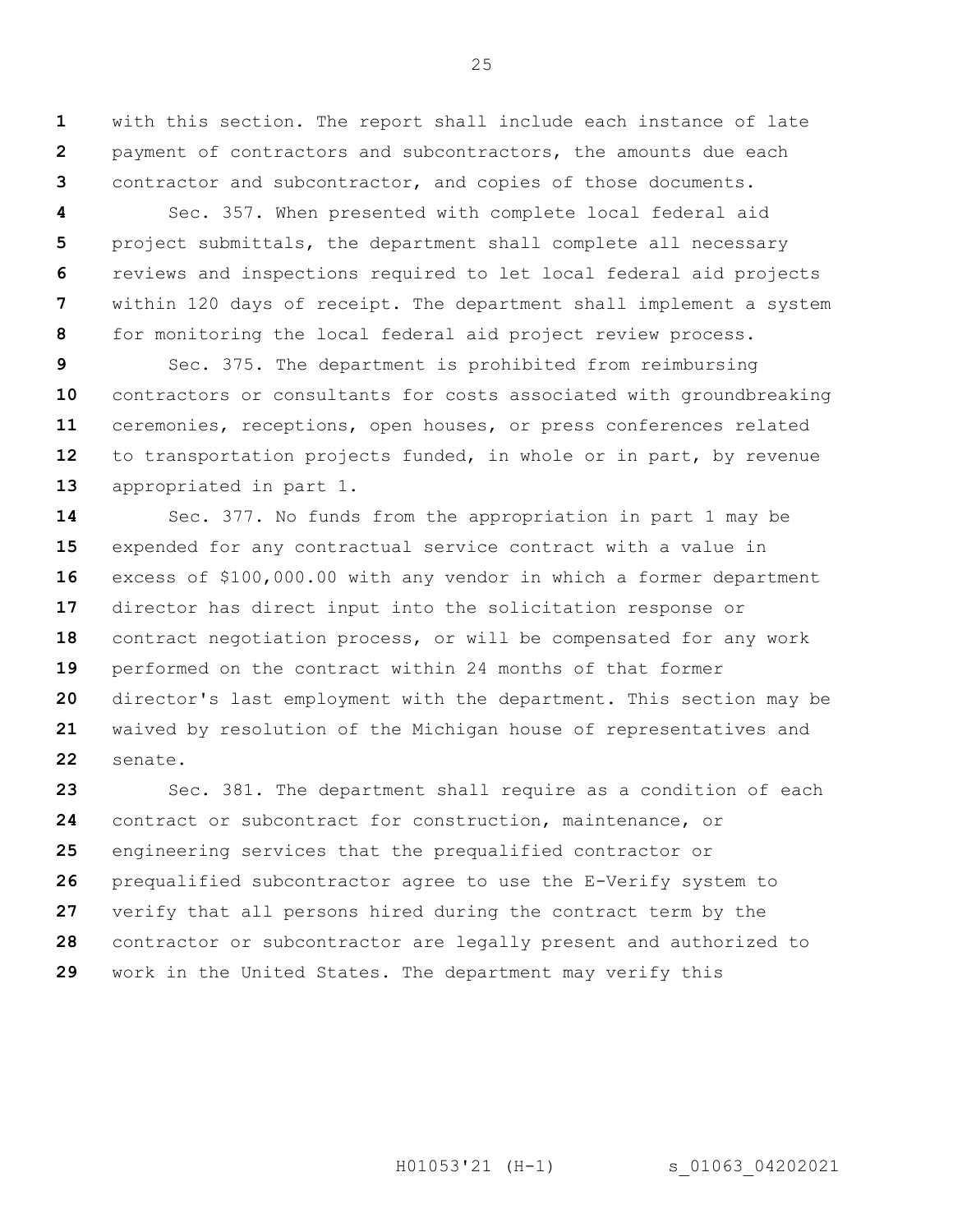**1 2 3 4 5 6 7 8 9** information directly or may require contractors and subcontractors to verify the information and submit a certification to the department. The department shall report to the house and senate appropriations committees and the house and senate fiscal agencies by March 1 of each year describing the processes it has developed and implemented under provisions of this section. As used in this section, "E-Verify" means an internet-based system operated by the Department of Homeland Security, U.S. Citizenship and Immigration Services in partnership with the Social Security Administration.

**10 11 12 13 14 15 16** Sec. 382. In administering a contract with a county road commission, city, or village that allocates costs of construction or reconstruction of highways, roads, and streets as provided in section 18d of 1951 PA 51, MCL 247.668d, the department shall submit the final cost-sharing bill to the county road commission, city, or village not later than 2 years after the date of the final contract payment to the construction contractor.

**17 18 19 20** Sec. 383. (1) The department shall prepare a report on use of department-owned aircraft during the fiscal year ending September 30, 2021. With respect to each department-owned aircraft, the report shall include all of the following:

**21**

(a) Total hours of usage.

**22 23 24 25** (b) Description of specific flights including dates of travel, names of passengers including state agency, university, or local government affiliation, travel origin and destination, and total estimated costs associated with the air travel.

**26 27 28 29** (2) The report shall be submitted to the senate and house appropriations subcommittees on transportation, state budget director, and the house and senate fiscal agencies no later than February 1, 2022.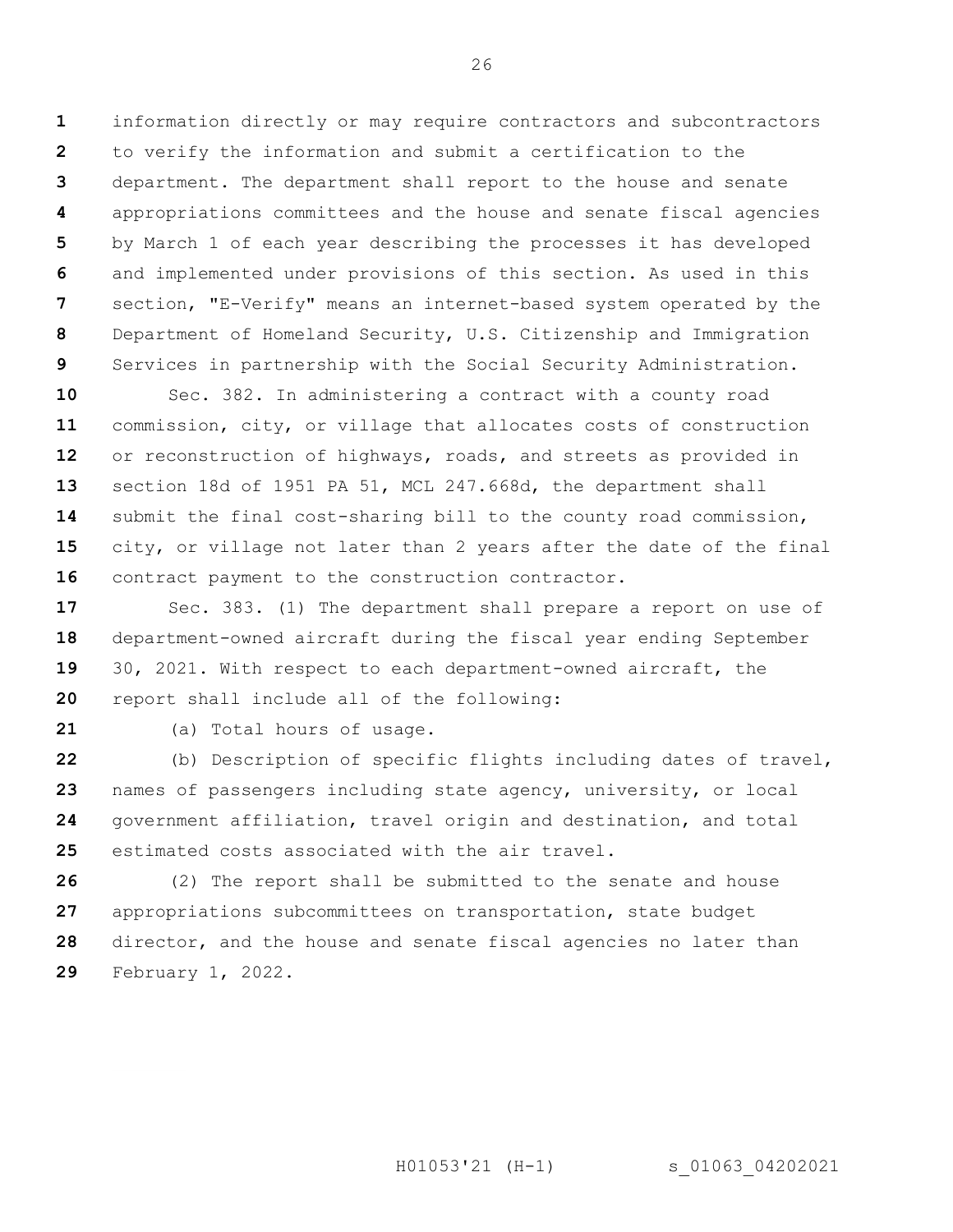**1 2 3** (3) The department shall maintain a system for recovering the cost of operating department-owned aircraft through charges to aircraft users.

**4 5 6 7 8 9 10 11 12 13 14 15 16** Sec. 384. (1) Except as otherwise provided in subsection (2), the department shall not obligate the state to expend any state transportation revenue for construction planning or construction of the Gordie Howe International Crossing or a renamed successor. In addition, except as provided in subsection (2), the department shall not commit the state to any new contract related to the construction planning or construction of the Gordie Howe International Crossing or a renamed successor that would obligate the state to expend any state transportation revenue. An expenditure for staff resources used in connection with project activities, which expenditure is subject to full and prompt reimbursement from Canada, shall not be considered an expenditure of state transportation revenue.

**17 18 19 20** (2) If the legislature enacts specific enabling legislation for the construction of the Gordie Howe International Crossing or a renamed successor, subsection (1) does not apply once the enabling legislation goes into effect.

**21 22 23 24 25 26** Sec. 385. (1) The department shall submit monthly reports to the state budget director, the speaker of the house of representatives, the house of representatives minority leader, the senate majority leader, the senate minority leader, the house and senate appropriations subcommittees on transportation, and the house and senate fiscal agencies on all of the following:

**27 28** (a) All expenditures made by the state related to the Gordie Howe Bridge.

**29**

(b) All reimbursements made by Canada under section 384(1) of

H01053'21 (H-1) s 01063 04202021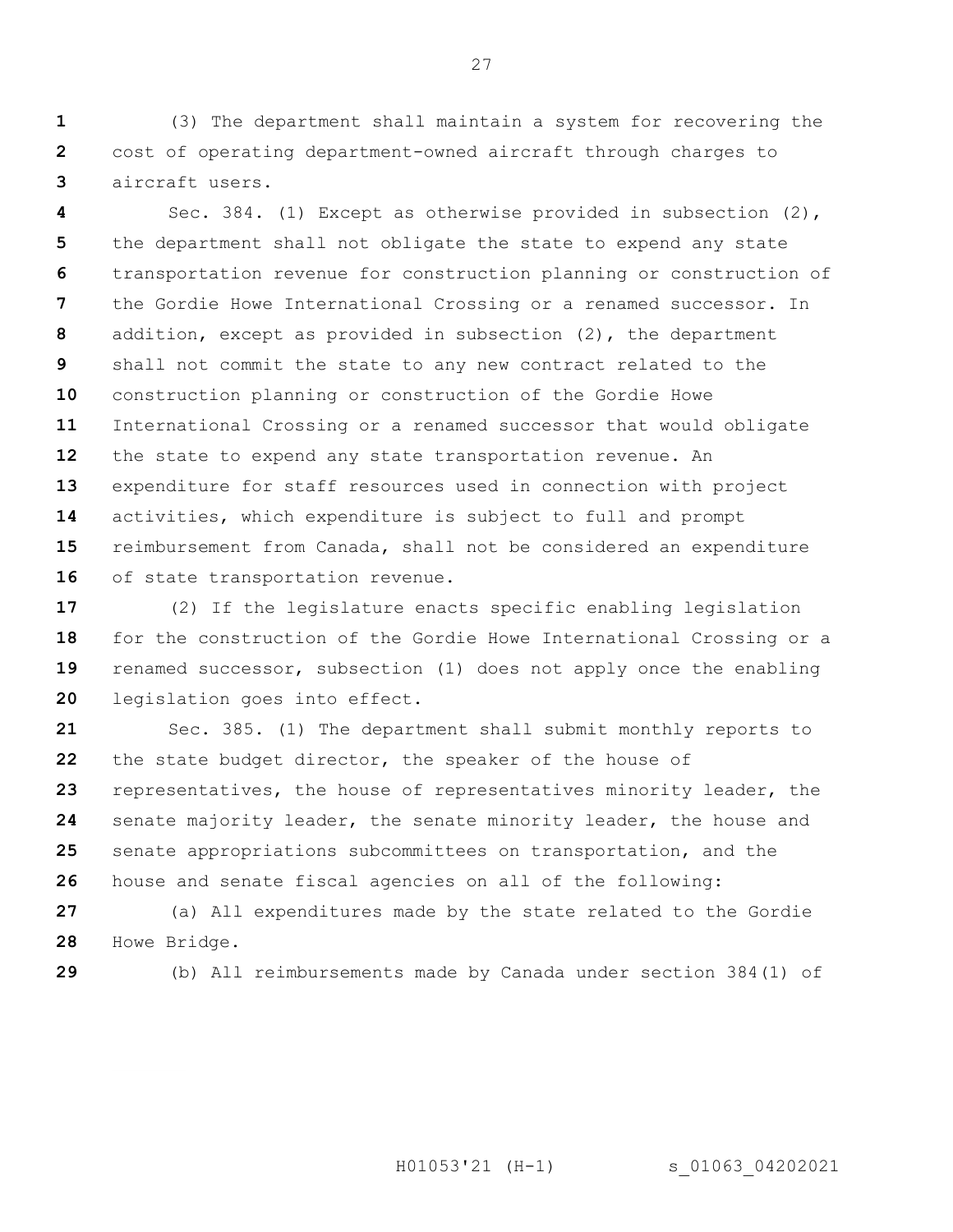**1 2** this part to the state for expenditures for staff resources used in connection with project activities.

**3 4 5 6** (c) All eminent domain and condemnation powers used, the related real estate involved in any governmental taking, the price paid for those properties, and the beneficiary's name or associated corporation.

**7 8 9** (2) The initial report required under subsection (1) shall be submitted on or before December 1, 2021. The initial report shall cover the fiscal year ending September 30, 2021.

**10 11 12 13 14** Sec. 386. On or before May 1 of each year, the department shall submit a report to the state budget director, the house and senate appropriations subcommittees on transportation, and the house and senate fiscal agencies on its toll credit program. The report shall include the following information:

**15 16** (a) The amount of toll credits earned and certified by the DOT-FHWA in the prior fiscal year.

**17 18** (b) The value of toll credits used by programs and projects in the previous fiscal year.

**19 20** (c) The balance of available toll credits at the end of the prior fiscal year.

**21 22** (d) A discussion of the department's strategy for using toll credits.

**23 24 25 26** Sec. 387. (1) Within 60 days of completion of any formal traffic study, formal traffic control study, or formal traffic mitigation study, the department shall post the results of the study on the department's website.

**27 28 29** (2) As used in this section, the terms "traffic study", "traffic control study", and "traffic mitigation study" include, but are not limited to, investigations into the need for traffic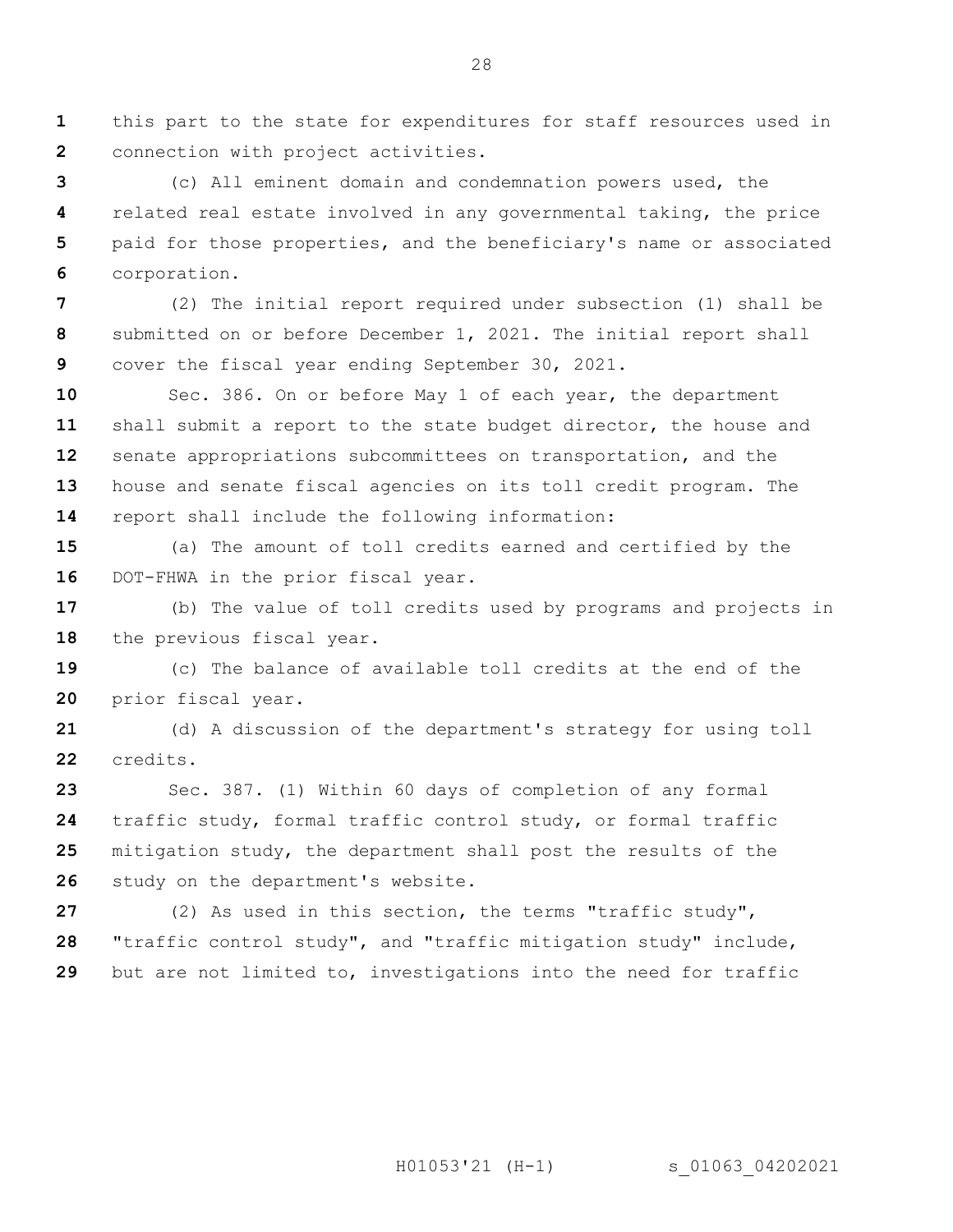**1 2 3** lights, reviews of traffic speeds and related recommendations regarding speed limits, and ways to improve traffic flow during peak travel times.

**4 5 6 7 8 9 10 11 12 13 14 15** Sec. 389. Within 30 days of entering into a long-term agreement with a private contractor, a public agency, or a partnership between 1 or more private contractors or public agencies, the department shall notify the state budget director, the house and senate appropriations subcommittees on transportation, and the house and senate fiscal agencies of the agreement, including the subject of the agreement, the term of the agreement, and financial obligations under the agreement. As used in this section, "long-term agreement" means an agreement that obligates the department for a period of 5 years or more and that actually or contingently obligates the department to make payments over the contract period of \$5,000,000.00 or more.

**16 17 18** Sec. 393. (1) The department shall promote best practices for public transportation services in this state, including, but not limited to, all the following:

**19 20 21** (a) Transit vehicle rehabilitation to reduce life-cycle cost of public transportation through midlife rehabilitation of transit buses.

**22 23 24 25** (b) Cooperation between entities using transit, including school districts, cities, townships, and counties with a view to promoting cost savings through joint purchasing of fuel and other procurements.

**26 27 28 29** (c) Coordination of transportation dollars among state departments which provide transit-related services, including the department of health and human services. Priority should be given to use of public transportation services where available.

H01053'21 (H-1) s 01063 04202021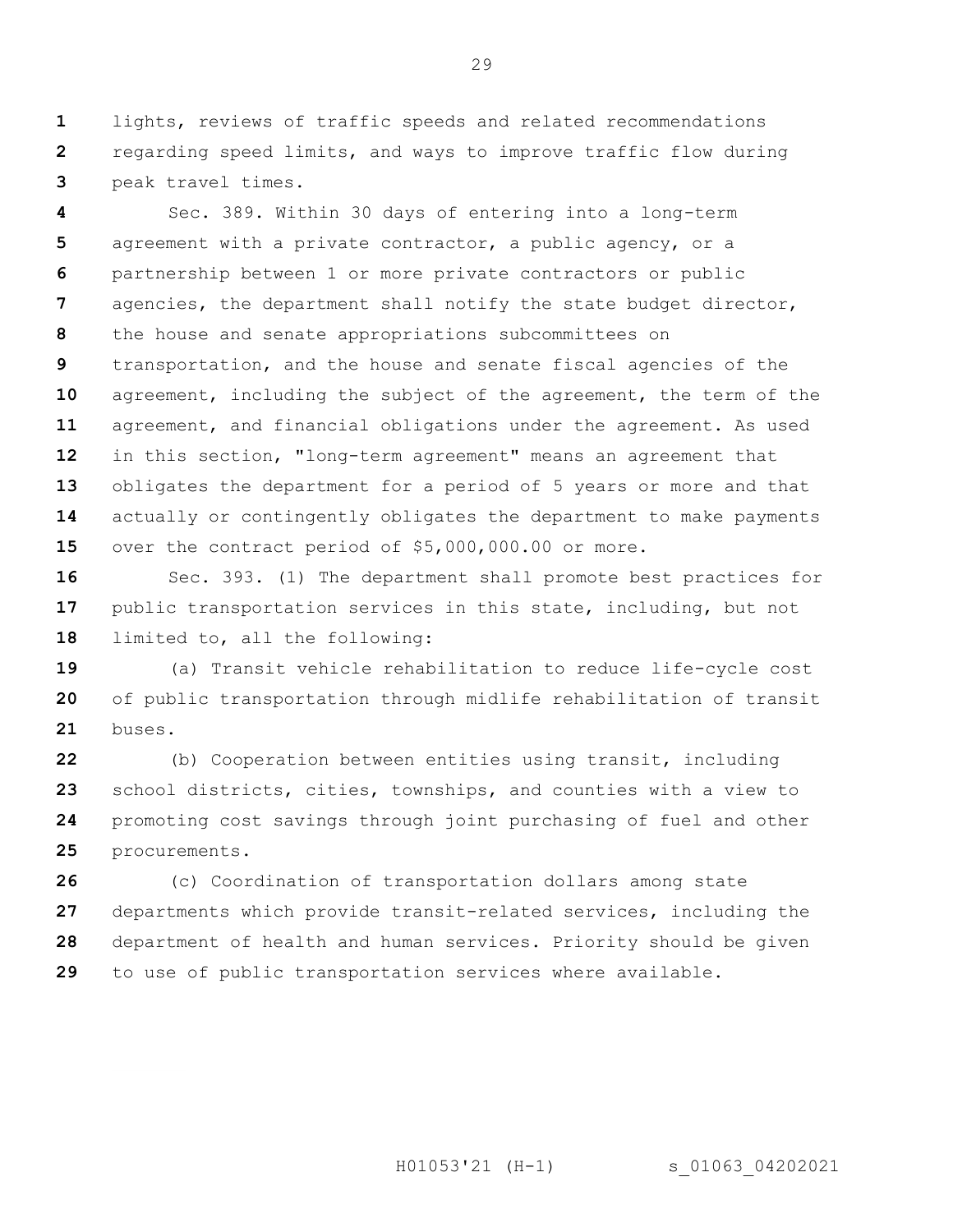**1 2 3 4** (d) Promotion of intelligent transportation services for buses that incorporate computer and navigation technology to make transit systems more efficient, including stoplight coordinating, vehicle tracking, data tracking, and computerized scheduling.

**5 6 7** Sec. 394. The department and local road agencies shall make the preservation of their existing road networks a funding priority.

**8 9 10 11 12** Sec. 395. From the funds appropriated in part 1 for state trunkline federal aid road and bridge construction, the department may expend up to \$10,000,000.00 on highway maintenance activities to support safety-related, high-priority, and other deferred routine maintenance needs on Michigan's state trunkline network.

**13 14 15** Sec. 398. The department shall continue to work to eliminate fatalities and serious injuries on Michigan's trunkline network and shall maintain the Toward Zero Deaths statewide safety campaign.

**16 17 18** Sec. 399. In developing its state trunkline road and bridge construction program, the department shall prioritize spending on capital preventative maintenance.

**19**

#### **20 FEDERAL**

**21 22 23 24 25 26 27 28 29** Sec. 402. A portion of the federal DOT-FHWA highway research, planning, and construction funds made available to this state shall be allocated to transportation programs administered by local jurisdictions in accordance with section 10o of 1951 PA 51, MCL 247.660o. A local road agency, with respect to a project approved for federal aid funding in a state transportation improvement program, may enter into a voluntary buyout agreement with the department or with another local road agency to exchange the federal aid with state restricted transportation funds as agreed to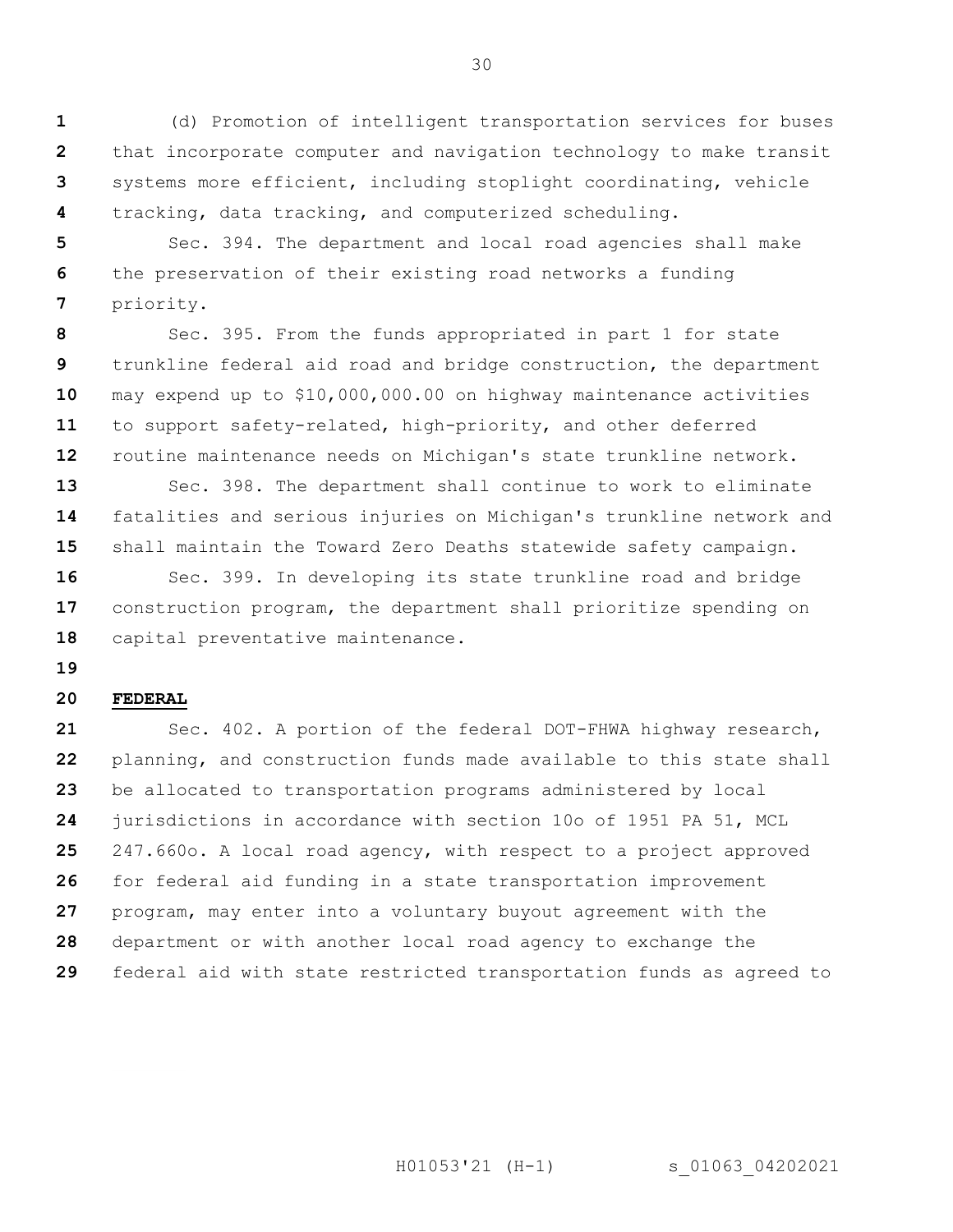by the respective parties. The state restricted transportation funds received in exchange for federal aid funds shall be used for

**3** the same purpose as the federal aid funds were originally intended.

**4**

**5**

**1 2**

### **MICHIGAN TRANSPORTATION FUND**

**6 7 8 9** Sec. 501. The money received under the motor carrier act, 1933 PA 254, MCL 475.1 to 479.42, and not appropriated to the department of licensing and regulatory affairs or the department of state police is deposited in the Michigan transportation fund.

**10 11 12 13** Sec. 503. (1) At the close of the fiscal year, funds appropriated in part 1 for the transportation economic development program shall lapse to the transportation economic development fund.

**14 15 16 17** (2) At the close of the fiscal year, funds appropriated in part 1 for the local bridge program shall carry forward and are appropriated for the purposes defined in section 10(5) of 1951 PA 51, MCL 247.660.

**18 19 20 21** (3) Interest earned in the department of transportation economic development fund and local bridge fund shall remain in the respective funds and shall be allocated to the respective programs based on actual interest earned at the end of each fiscal year.

**22 23 24 25 26 27** (4) In addition to the funds appropriated in part 1, the department of transportation economic development fund and local bridge fund may receive federal, local, or private funds or restricted source funds such as interest earnings. These funds are appropriated for projects that are consistent with the purposes of the respective funds.

**28 29** (5) None of the funds statutorily dedicated to the transportation economic development fund and local bridge fund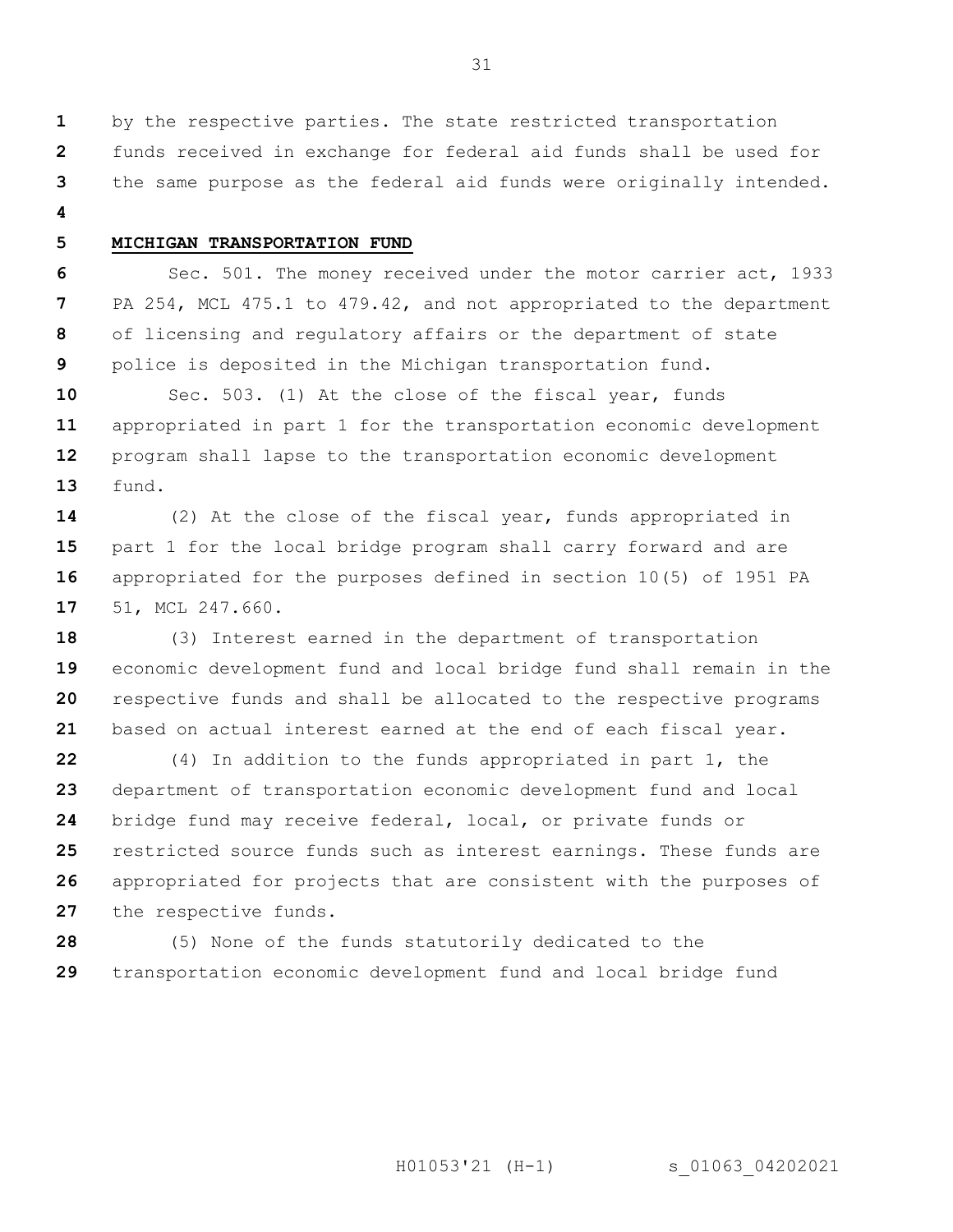**1**

shall be diverted to other projects.

**2 3 4 5 6 7 8 9 10** Sec. 504. Funds from the Michigan transportation fund shall be distributed to the comprehensive transportation fund, the economic development fund, the recreation improvement fund, and the state trunkline fund, in accordance with this part and part 1 and part 711 of the natural resources and environmental protection act, 1994 PA 451, MCL 324.71101 to 324.71108, and may only be used as specified in this part and part 1, 1951 PA 51, MCL 247.651 to 247.675, and part 711 of the natural resources and environmental protection act, 1994 PA 451, MCL 324.71101 to 324.71108.

**11**

#### **12 STATE TRUNKLINE FUND**

**13 14 15 16 17 18** Sec. 601. The department shall maintain documentation to support initial acceptance of warrantied projects, interim and final inspections, and notifications to contractors that the warranty period had expired. The department also shall review and evaluate consultant evaluation requirements or recommendations and update existing policies and procedures accordingly.

**19 20 21 22 23** Sec. 604. At the close of the fiscal year, any unencumbered and unexpended balance in the state trunkline fund shall remain in the state trunkline fund and shall carry forward and is appropriated for federal aid road and bridge programs for projects contained in the annual state transportation program.

**24 25 26 27 28 29** Sec. 612. The department shall establish guidelines governing incentives and disincentives provided under contracts for state trunkline projects. The guidelines shall include specific financial information concerning incentives and disincentives. On or before January 1 of each year, the department shall prepare a report for the immediately preceding fiscal year regarding contract incentives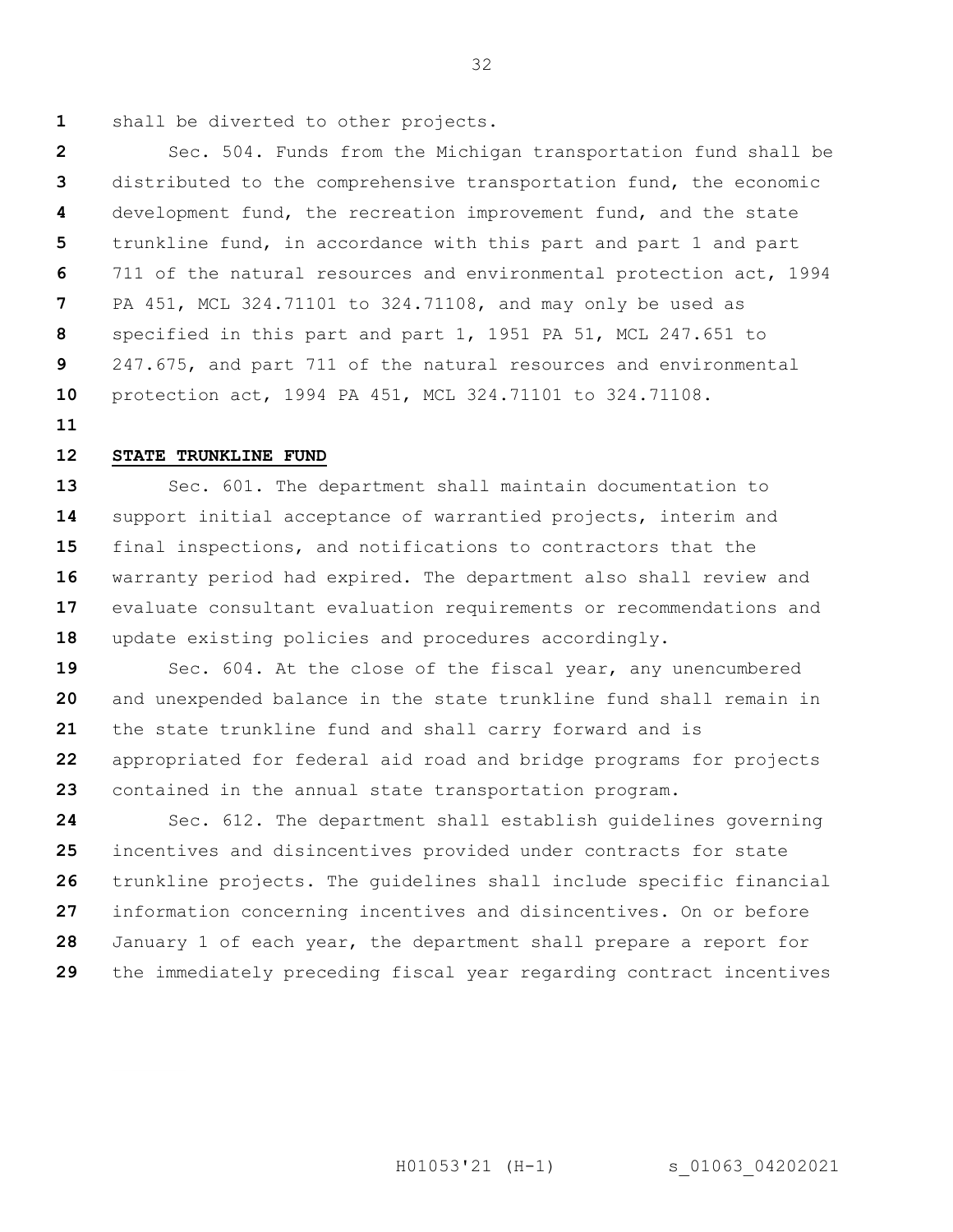**1 2 3 4 5 6 7 8 9** and disincentives. This report shall include a list, by project, of the contractors that received contract incentives and/or disincentives, the amount of the incentives and/or disincentives, the fund source of any incentives, and the number of days that each project was completed either ahead or past the contracted completion date. This report shall be provided to the senate and house appropriations subcommittees on transportation, the senate and house standing committees on transportation, and the senate and house fiscal agencies.

**10 11 12 13** Sec. 613. (1) On or before February 1 of each year, the department shall prepare a report on all capital federal aid participating construction projects completed in the prior fiscal year. The report shall include the following information:

- **14** (a) Location of the project.
- **15** (b) General description of the project.
- **16** (c) As-bid cost of the project.
- **17** (d) As-built cost of the project.
- **18** (e) Estimated completion date.
- **19** (f) Actual completion date.

**20 21 22 23** (g) Whether design engineering was performed by department staff or contract engineering consultants, and, if performed by contract engineering consultants, the name of the contract engineering consultant firm or firms.

- **24**
- (h) Design engineering costs.

**25 26 27 28** (i) Whether construction engineering was performed by department staff or contract engineering consultants, and, if performed by contract engineering consultants, the name of the contract engineering consultant firm or firms.

**29**

(j) Construction engineering costs.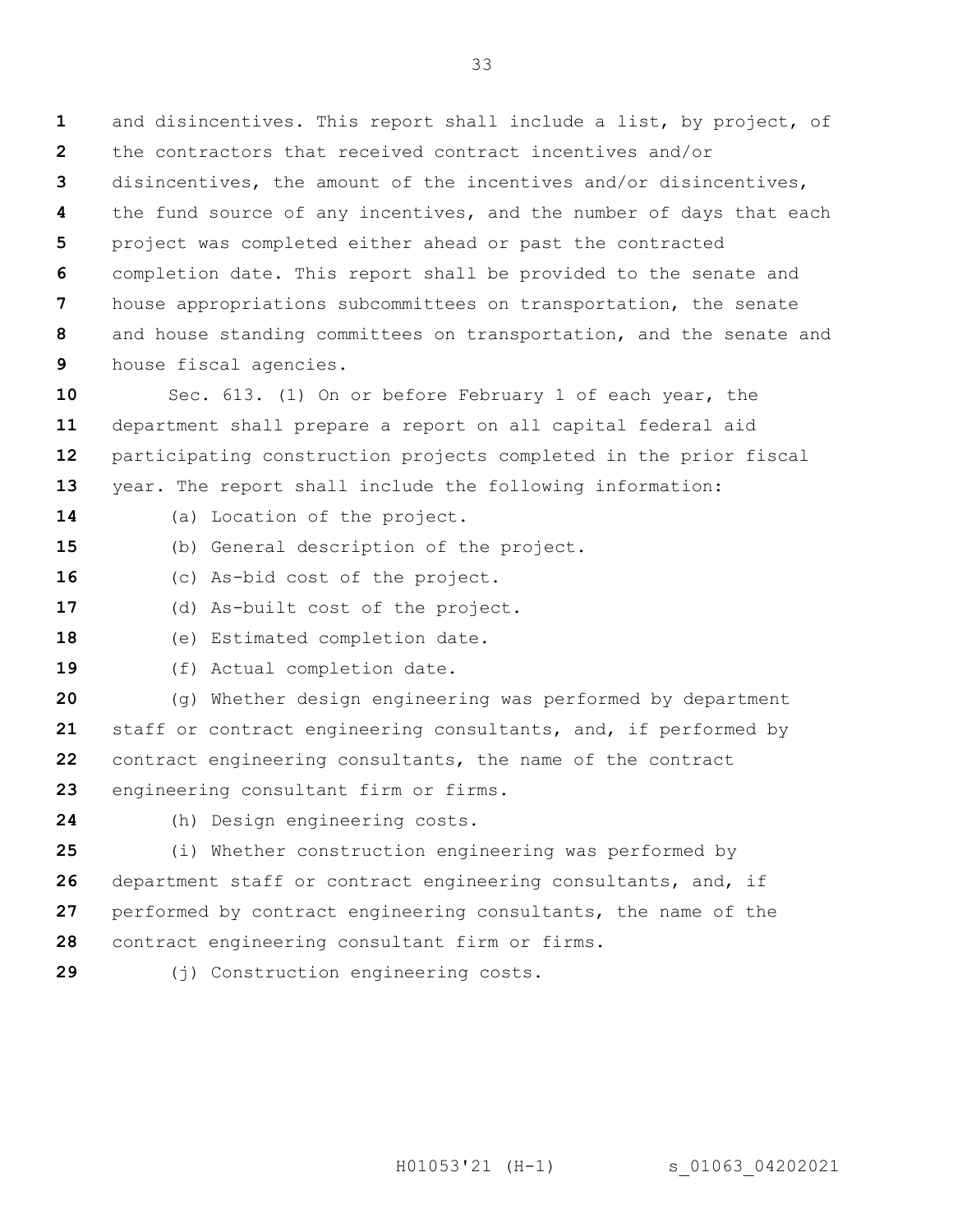(k) Design life.

**1**

**2 3 4 5 6 7 8** (2) The report shall include a discussion of design engineering and construction engineering costs as a proportion of total project costs and in comparison with other state transportation agencies. The report shall also include a discussion of relative efficiency and effectiveness of work performed by department staff and work performed by contract engineering consultants.

**9 10 11 12** (3) The report described in this section shall be provided to the senate and house appropriations subcommittees on transportation, the senate and house standing committees on transportation, and the senate and house fiscal agencies.

**13 14 15 16 17** Sec. 660. (1) The legislature encourages the department to examine the use of alternative road surface materials, including recycled materials and flexible concrete, and to develop criteria and specifications for their use in both department-managed and contracted projects.

**18 19 20 21 22 23 24** (2) The department shall report on efforts taken to implement this section. The report shall include descriptions of specific materials evaluated, evaluation methods, and results of specific field or laboratory tests. The department shall complete and submit the report to the state budget director, the house and senate appropriations subcommittees on transportation, and the house and senate fiscal agencies on or before March 1 of each year.

**25 26 27 28 29** Sec. 661. (1) From funds appropriated in part 1, the department shall establish a collaborative stakeholder group to review innovative road materials and innovative road and bridge design and construction specifications. The collaborative group shall include representatives from the following stakeholder

H01053'21 (H-1) s 01063 04202021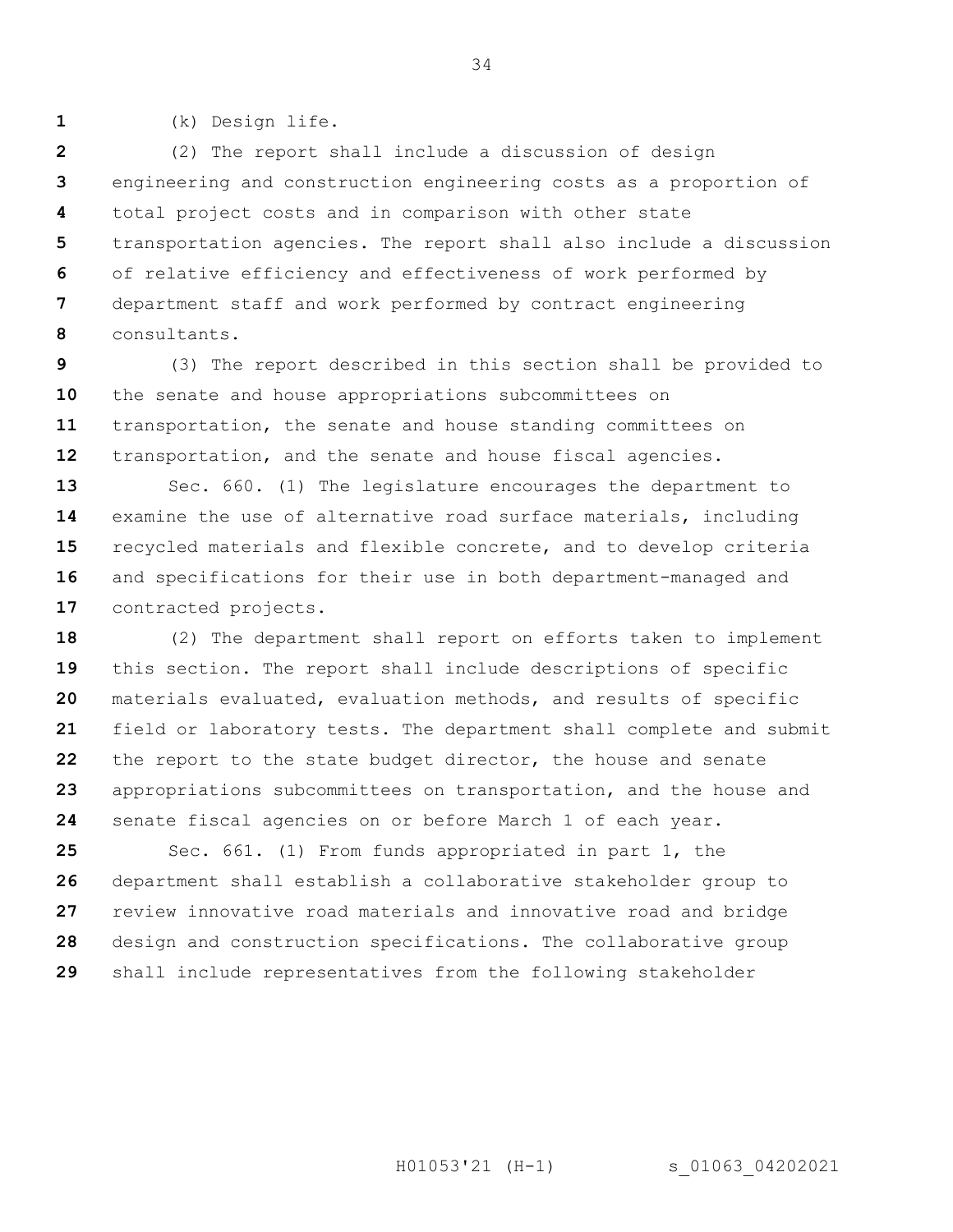**1 2 3 4 5 6 7 8 9 10 11 12 13 14 15 16 17 18 19 20 21 22 23 24 25 26 27 28 29** groups: (a) The DOT-FHWA. (b) An appointee of the speaker of the house of representatives. (c) An appointee of the senate majority leader. (d) The Asphalt Pavement Association of Michigan. (e) The Michigan Concrete Association. (f) The Michigan Council of Engineering Companies of Michigan. (g) The Michigan Infrastructure and Transportation Association. (h) The County Road Association of Michigan. (i) The Michigan Municipal League. (j) The Michigan Association of Drain Commissioners. (k) The Michigan Aggregates Association. (*l*) The Michigan Association of Counties. (m) The Michigan Road Preservation Association. (2) Beginning July 1, 2022, the department shall report quarterly on the activities of the collaborative stakeholder group established under this section. The report shall be provided by April 1, 2022 to the house appropriations committee, the senate appropriations committee, the house standing committee on transportation and infrastructure, the senate standing committee on transportation and infrastructure, and the house and senate fiscal agencies. The report shall describe the innovative materials and innovative road and bridge design and construction specifications submitted for review. The report shall also describe, of the innovative materials and innovative road and bridge design and construction specifications submitted for review, the submissions recommended for adoption by the department and the submissions not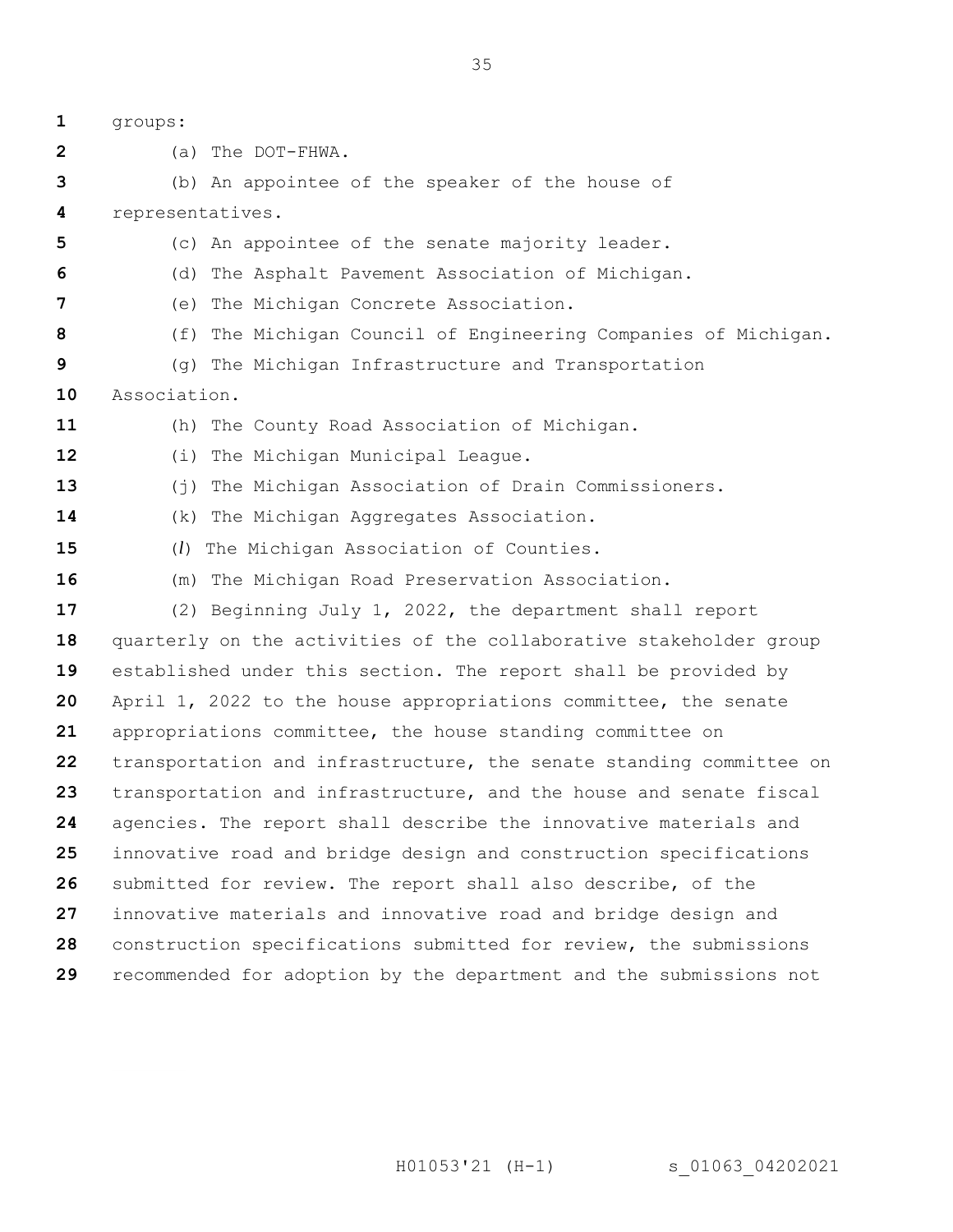**1 2 3 4** recommended for adoption by the department. The department shall provide recipients with updated reports on activities of the collaborative stakeholder group by July 1, 2022 and September 30, 2022.

**5**

**29**

#### **6 TRANSIT AND RAIL RELATED FUNDS**

**7 8 9 10 11 12 13 14 15 16 17 18 19 20 21 22 23 24 25 26 27 28** Sec. 701. The department shall establish an intercity bus equipment and facility fund as a subsidiary fund within the comprehensive transportation fund created under section 10b of 1951 PA 51, MCL 247.660b. Proceeds received by this state from the sale of state-owned intercity bus equipment shall be credited to the intercity bus equipment and facility fund for the purchase and repair of intercity bus equipment, as appropriated. Security deposits not returned to a lessee of state-owned intercity bus equipment under terms of the lease agreement shall be credited to the intercity bus equipment and facility fund for the repair of intercity bus equipment, as appropriated. Money received by the department from lease payments for state-owned intercity bus equipment, and facility maintenance charges under terms of leases of state-owned intercity facilities, shall be credited to the intercity bus equipment and facility fund for the purchase and repair of intercity bus equipment or for the maintenance and rehabilitation of state-owned intercity facilities, as appropriated. At the close of the fiscal year, any funds remaining in the intercity bus equipment and facility fund shall remain in the fund and be carried forward into the succeeding fiscal year. Sec. 702. Money that is received by this state as repayment for loans made for rail or water freight capital projects, and as a

result of the sale of property or equipment used or projected to be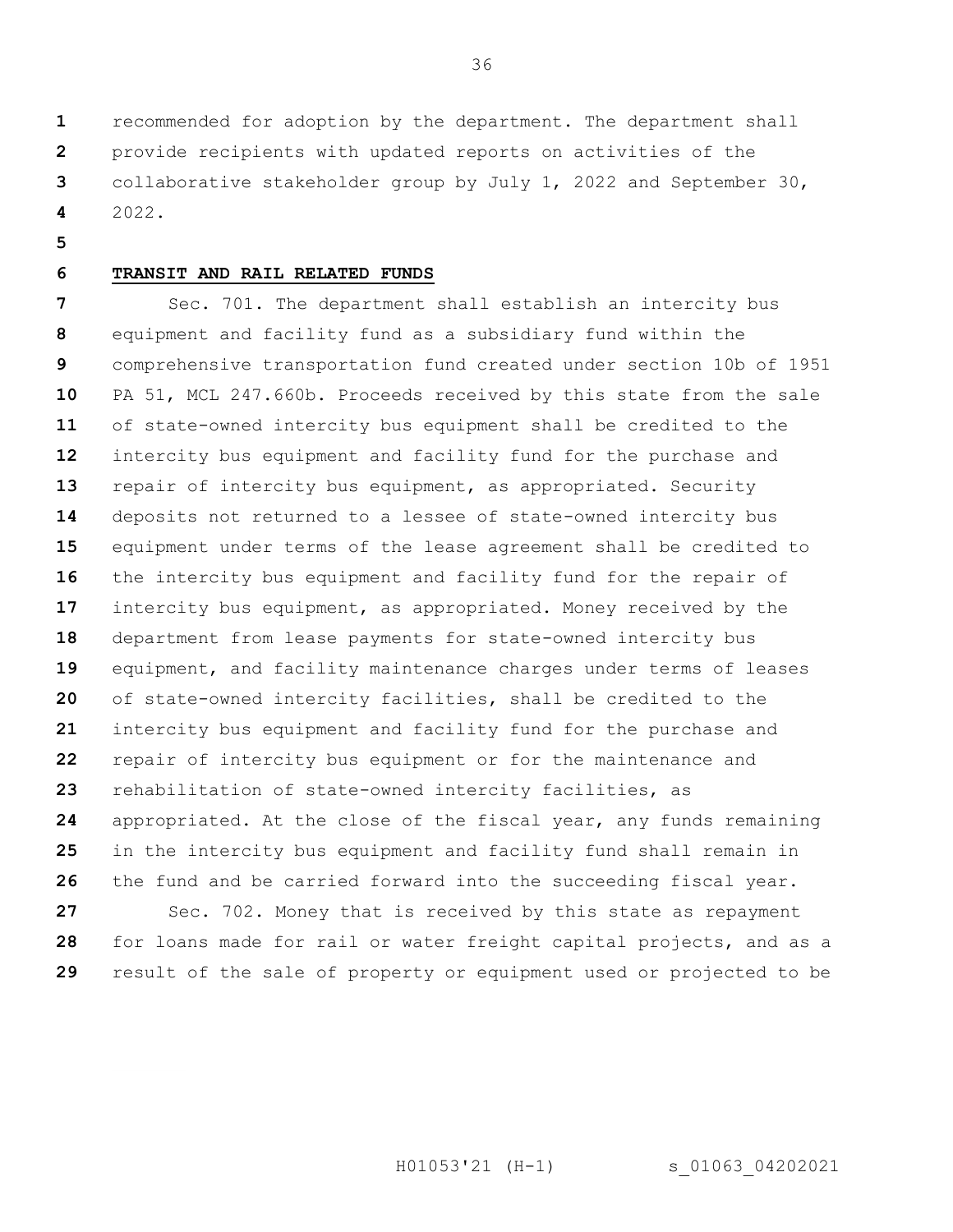**1 2 3 4 5 6** used for rail or water freight projects shall be deposited in the rail freight fund created by section 17 of the state transportation preservation act of 1976, 1976 PA 295, MCL 474.67. At the close of the fiscal year, any funds remaining in the rail freight fund shall remain in the fund and be carried forward into the succeeding fiscal year.

**7 8 9 10 11 12 13** Sec. 703. After receiving notification from a railroad company pursuant to section 8 of the state transportation preservation act of 1976, 1976 PA 295, MCL 474.58, the department shall immediately notify the house of representatives and senate appropriations subcommittees on transportation and the state budget office that the railroad company has filed with the appropriate governmental agencies for abandonment of a line.

**14 15 16 17 18 19 20 21 22 23 24 25 26** Sec. 704. From the funds appropriated in part 1, the department shall prepare and transmit a report that provides detail regarding the department's obligations for programs funded under the appropriation in part 1 for rail operations and infrastructure. The report shall include a breakdown of the appropriation by program, year-to-date obligations under each program itemized by project, and an estimate of future obligations under each program itemized by project for the remainder of the fiscal year. The initial report shall be submitted to the senate and house appropriations subcommittees on transportation, the state budget director, and the senate and house fiscal agencies, on or before February 1, 2022. The department also shall update and resubmit the final report on or before November 1, 2022.

**27 28 29** Sec. 706. The Detroit/Wayne County Port Authority shall issue a complete operations assessment and a financial disclosure statement. The operations assessment shall include operational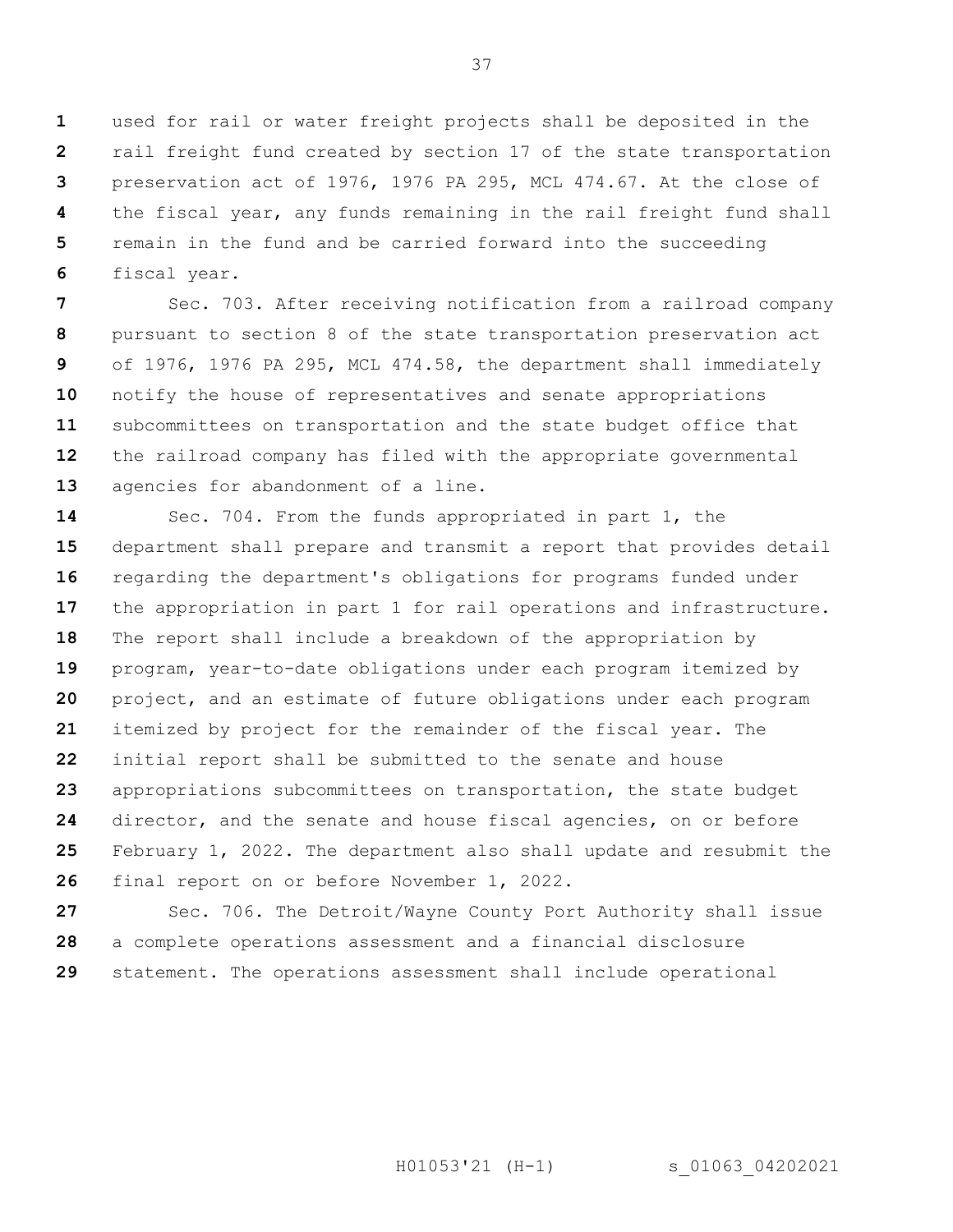**1 2 3 4 5 6** goals for the next 5 years and recommendations to improve land acquisition and development efficiency. The report shall be completed and submitted to the house of representatives and senate appropriations subcommittees on transportation, the state budget director, and the house and senate fiscal agencies by June 30 of each fiscal year for the prior fiscal year.

**7 8 9 10 11 12 13** Sec. 707. (1) Before March 1 of each year, the department will provide to the legislature, the state budget office, and the house and senate fiscal agencies its rail strategic plan. The strategic plan shall include, but is not limited to, a rolling 5-year rail plan and summary of the department's obligations for programs funded under the appropriation in part 1 for rail operations and infrastructure.

**14 15** (2) The rolling 5-year rail plan shall include, but is not limited to, all the following:

**16 17 18** (a) A listing by county of all rail infrastructure projects on rail lines within the state utilizing state funds, and the estimated cost of each project.

**19 20** (b) The actual or projected state expenditures for operation of passenger rail service.

**21 22** (c) The actual or projected state expenditures for maintenance of passenger service rail lines.

**23 24 25** (3) The period of the rolling 5-year rail plan includes the current fiscal year and the 4 fiscal years immediately following the current fiscal year.

**26 27 28 29** (4) The summary of the department's obligations for programs funded under the appropriation in part 1 for rail operations and infrastructure shall include a breakdown of the appropriation by program, year-to-year obligations under each program itemized by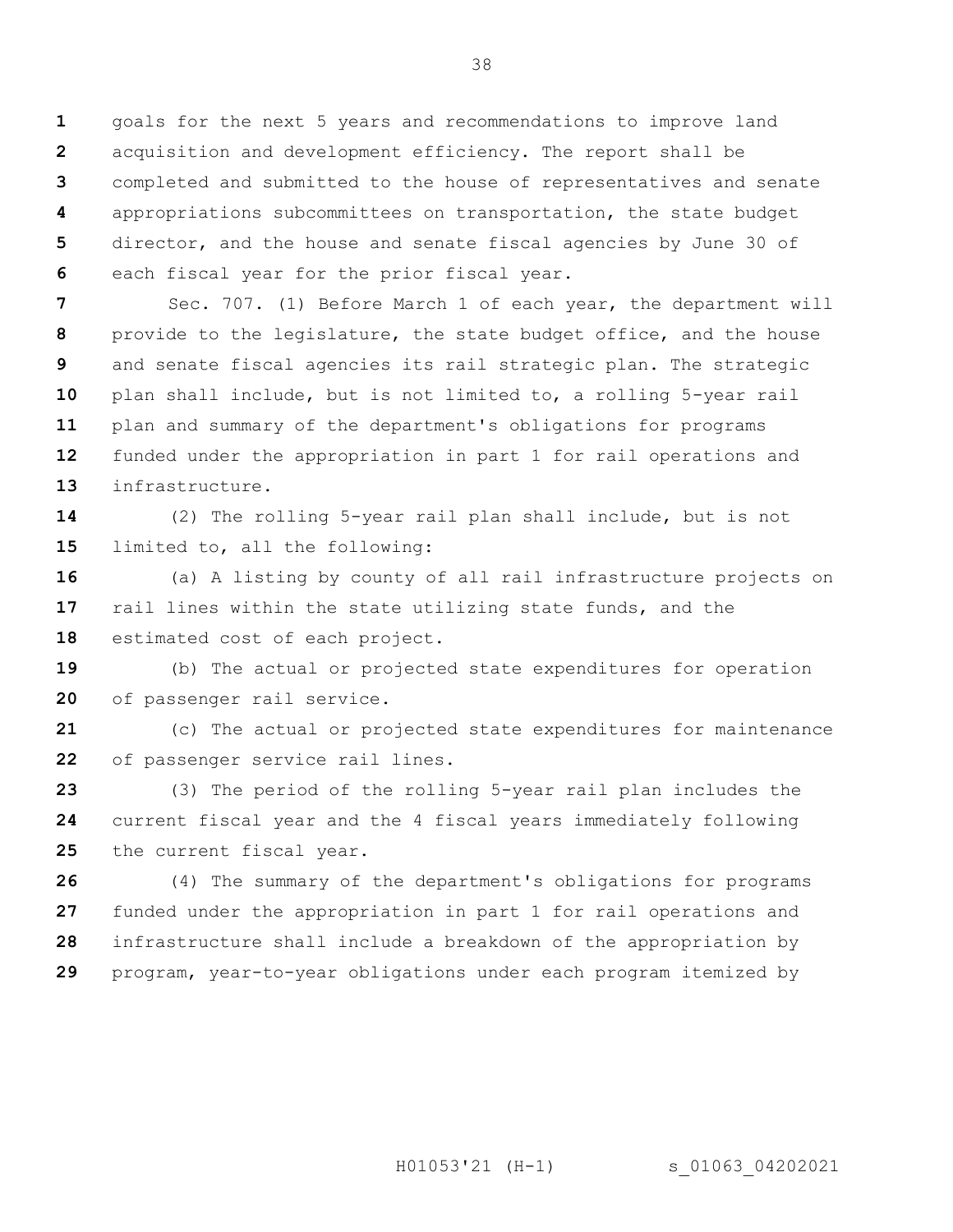**1 2** project, and an estimate of future obligations under each program itemized by project for the remainder of the fiscal year.

**3 4 5** Sec. 720. It is the intent of the legislature that all transit agencies in Michigan should strive to achieve a farebox recovery rate of not less than 6%.

**6 7 8** Sec. 735. For the fiscal year ending September 30, 2022, the appropriation to a street railway pursuant to section 10e(22) of 1951 PA 51, MCL 247.660e, is \$0.

**9 10 11 12** Sec. 736. No funds from the appropriations in part 1 may be used for a rail freight development project that supports the delivery, storage, and distribution of propane in the Upper Peninsula.

**13 14 15 16 17** Sec. 752. The department is encouraged to meet with representatives of a rail industry trade association to provide information on the availability of rail infrastructure loan and grant funding programs and freight economic development project opportunities.

**18**

#### **19 AERONAUTICS FUND**

**20 21 22 23 24 25 26** Sec. 801. Except as otherwise provided in section 903 of this part for capital outlay, at the close of the fiscal year, any unobligated and unexpended balance in the state aeronautics fund created in the aeronautics code of the state of Michigan, 1945 PA 327, MCL 259.1 to 259.208, shall lapse to the state aeronautics fund and be appropriated by the legislature in the immediately succeeding fiscal year.

**27**

#### **28 CAPITAL OUTLAY**

**29**

Sec. 901. (1) From federal-state-local project appropriations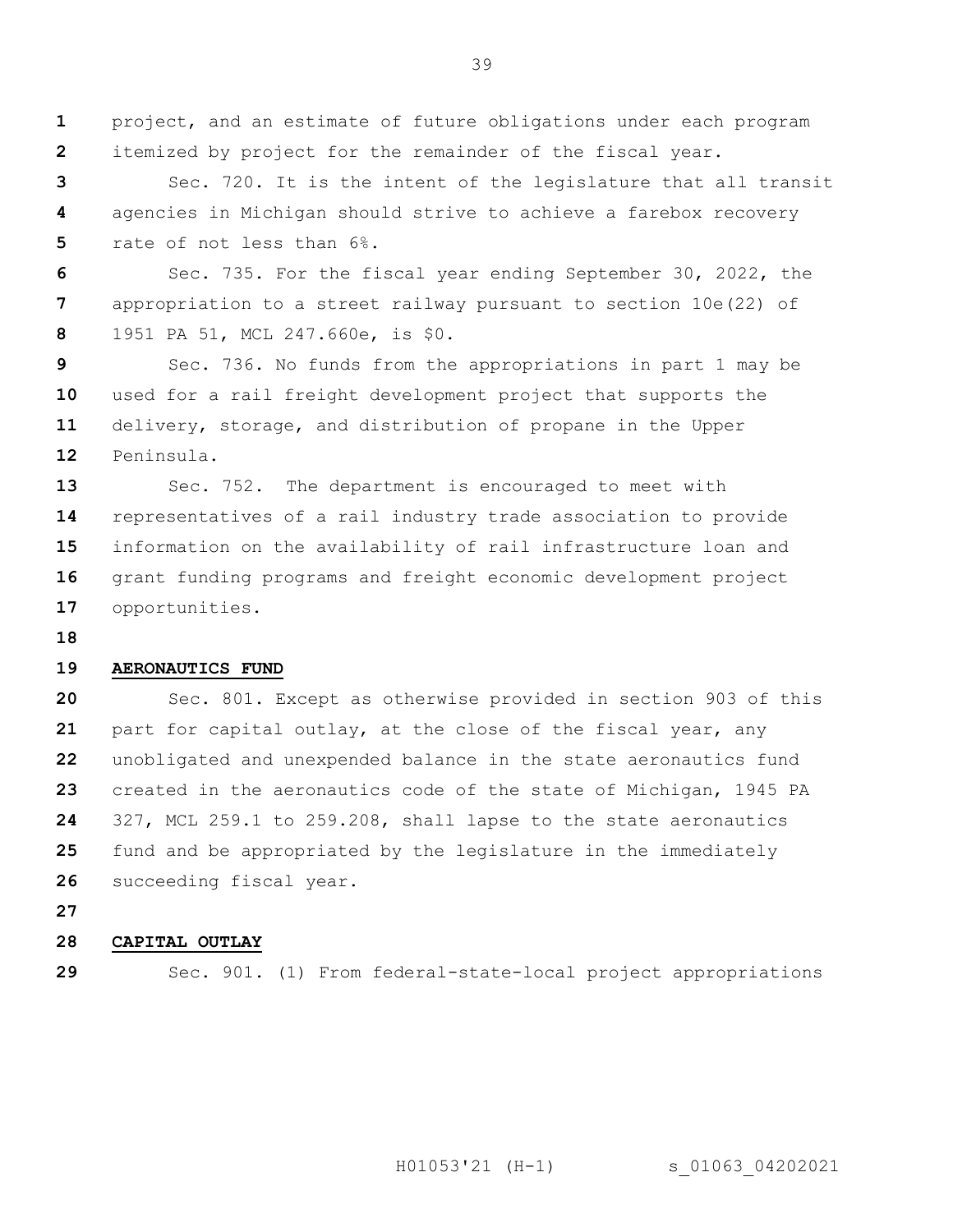**1 2 3 4 5 6 7** contained in part 1 for the purpose of assisting political entities and subdivisions of this state in the construction and improvement of publicly used airports and landing fields within this state, the state transportation department may permit the award of contracts on behalf of units of local government for the authorized locations not to exceed the indicated amounts, of which the state allocated portion shall not exceed the amount appropriated in part 1.

**8 9 10 11 12 13 14** (2) Political entities and subdivisions shall provide not less than 5% of the cost of any project under this section, unless a total nonfederal share less than 10% is otherwise specified in federal law. State money shall not be allocated until local money is allocated. State money for any 1 project shall not exceed 1/3 of the total appropriation in part 1 from state funds for airport improvement programs.

**15 16 17 18 19 20 21 22 23 24 25 26** (3) The Michigan aeronautics commission may take those steps necessary to match federal money available for airport construction and improvement within this state and to meet the matching requirements of the federal government. Whether acting alone or jointly with another political subdivision or public agency or with this state, a political subdivision or public agency of this state shall not submit to any agency of the federal government a project application for airport planning or development unless it is authorized in this part and part 1 and the project application is approved by the governing body of each political subdivision or public agency making the application and by the Michigan aeronautics commission.

**27 28 29** Sec. 903. The appropriations in part 1 for capital outlay shall be carried forward at the end of the fiscal year consistent with the provisions of section 248 of the management and budget